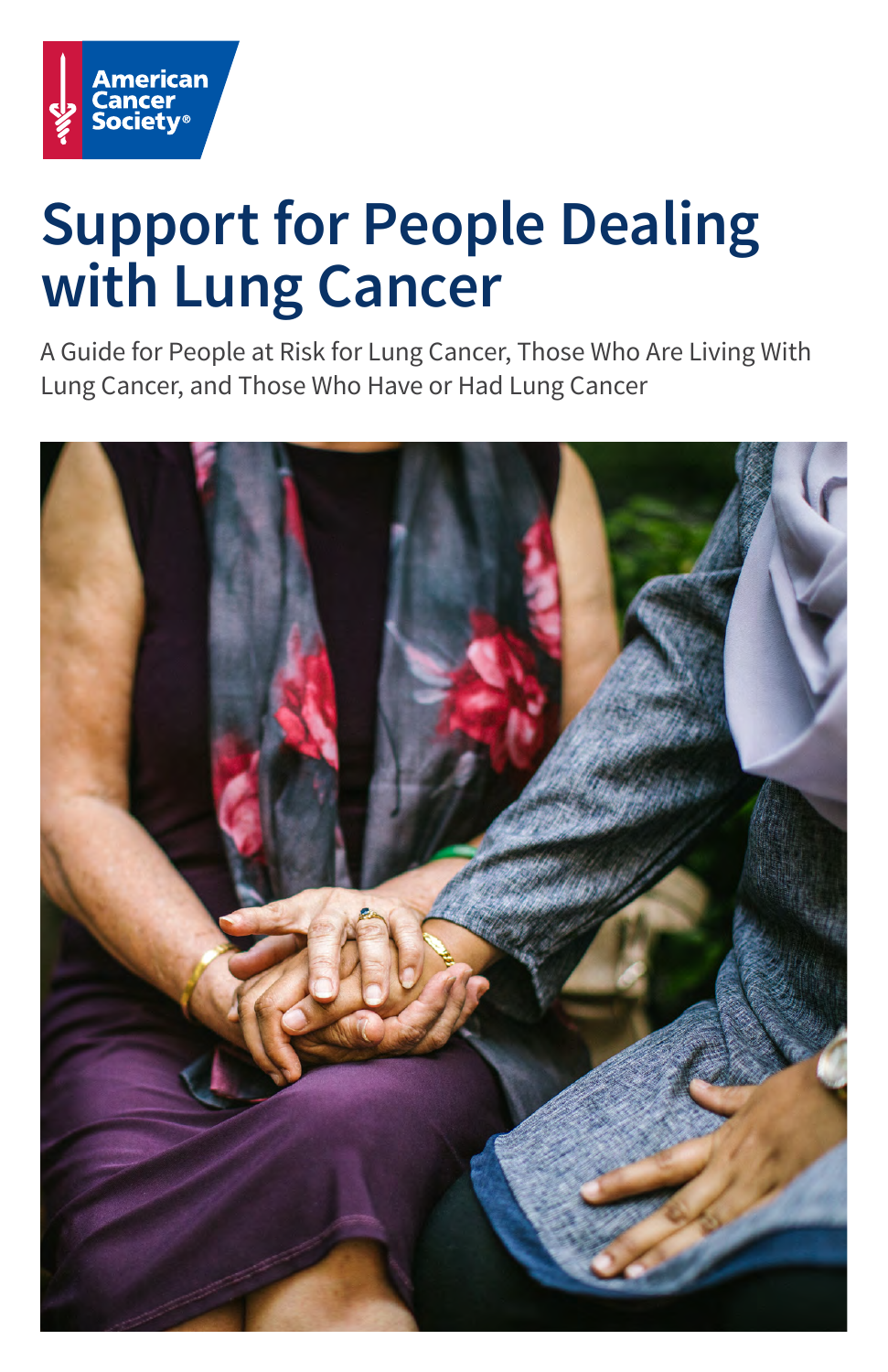### What is the Comprehensive Lung Cancer Patient Support Program?

The American Cancer Society Comprehensive Lung Cancer Patient Support Program brings together three American Cancer Society resources – the National Cancer Information Center, the Patient Navigation Program, and the National Cancer Survivorship Resource Center – to better support the needs of people at high risk for lung cancer, those dealing with a diagnosis, and lung cancer survivors.

The goals of the program are to help people:

- Understand the roles of providers involved in their care, how they work together to give the best care possible, and what can be done to help keep everyone "on the same page" (coordinated care).
- Access reliable lung cancer information so people can make informed decisions about their care (shared decision making).
- Feel good about the decisions they make and empower them to take an active role in their health and well-being (patient empowerment).

*The American Cancer Society Comprehensive Lung Cancer Patient Support Program, funded in part by the Bristol Myers Squibb Foundation, brings together three American Cancer Society resources.*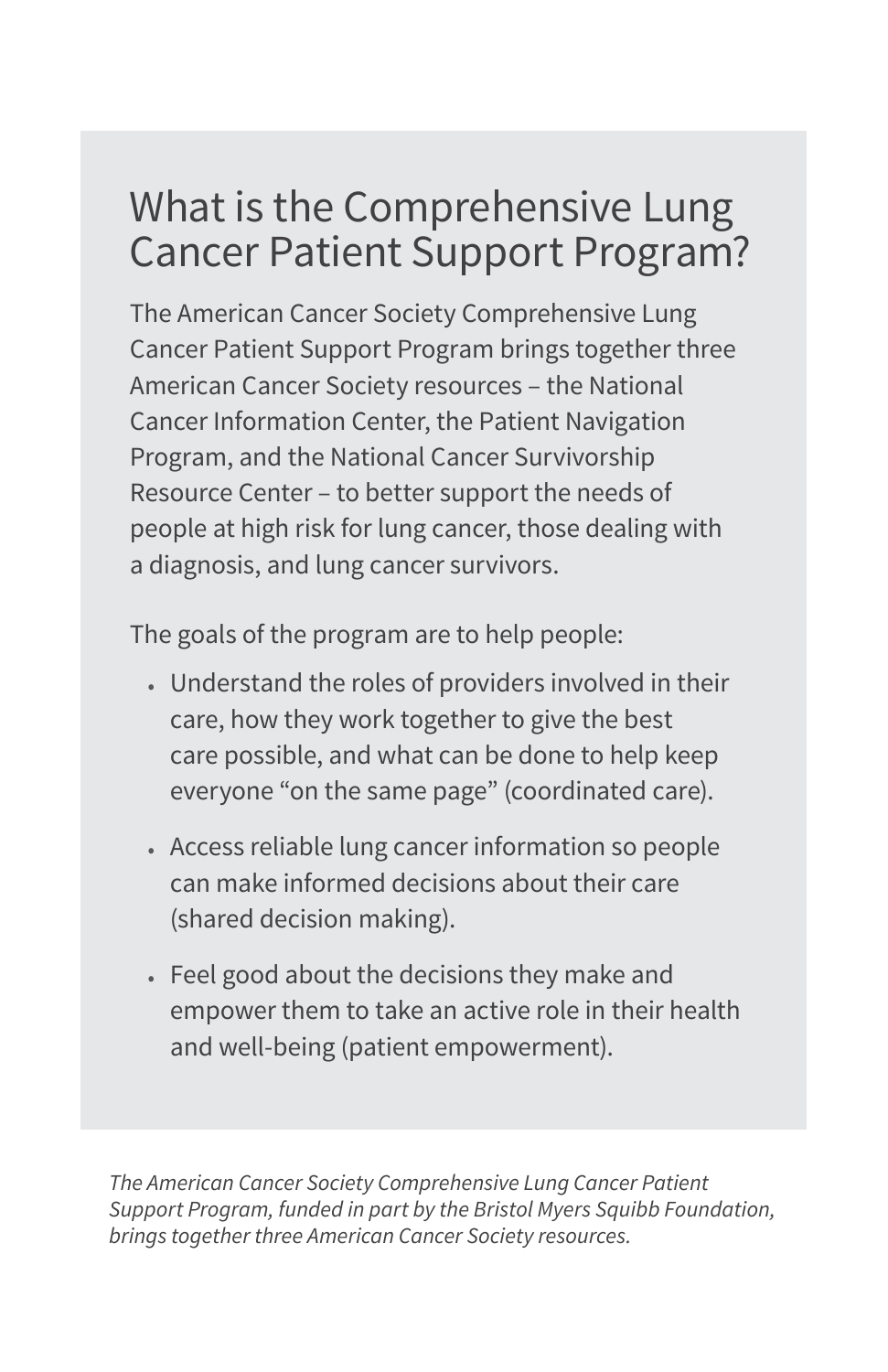## Contents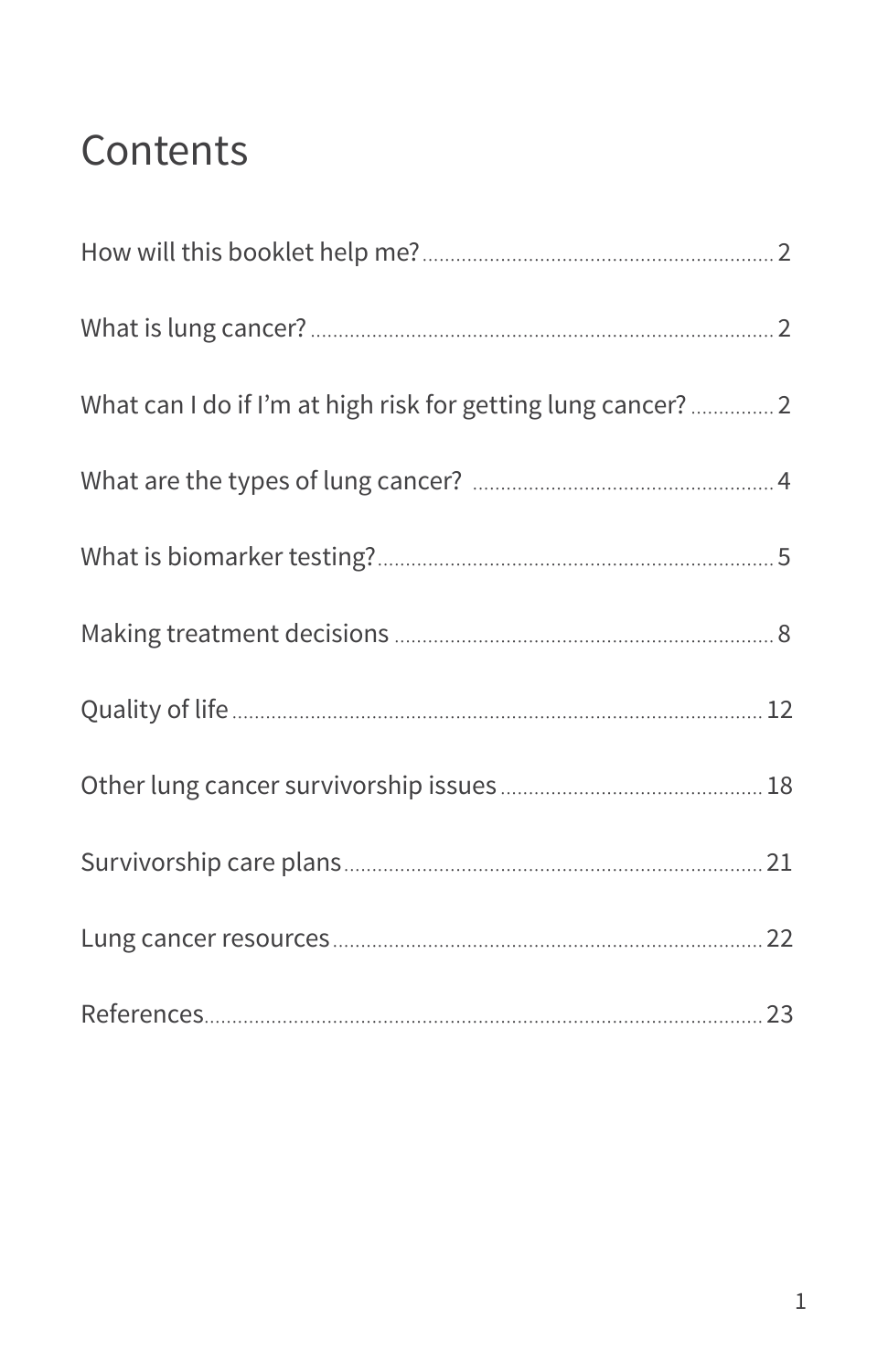## <span id="page-3-0"></span>How will this booklet help me?

This guide and its resources cover many different lung cancer topics. Whether you or a loved one has been diagnosed or is at high risk for lung cancer, you will find helpful information in this booklet. It can help you take an active, informed role as you work with your health care team to plan your care.<sup>1</sup>

## What is lung cancer?

Lung cancer is a disease that can form in any part of the lungs. It happens when cells in a part of the lungs change from their normal state and begin to grow out of control without stopping. As more cancer cells grow, they can form a tumor and spread into areas around the lungs and into other parts of the body.

The cause of each case of lung cancer can be different, and not all causes are known. But scientists know some of the risk factors for lung cancer can cause certain changes in the DNA of lung cells. These cell changes most often happen because of exposure to dangerous chemicals or substances in the air we breathe.

## What can I do if I'm at high risk for getting lung cancer?

The most important thing you can do is change the [risk factors](https://www.cancer.org/cancer/non-small-cell-lung-cancer/causes-risks-prevention/risk-factors.html) that put you at high risk for getting lung cancer.<sup>2, 3</sup>

### **Smoking is by far the biggest risk factor for lung cancer.**

If you smoke, it's important to know: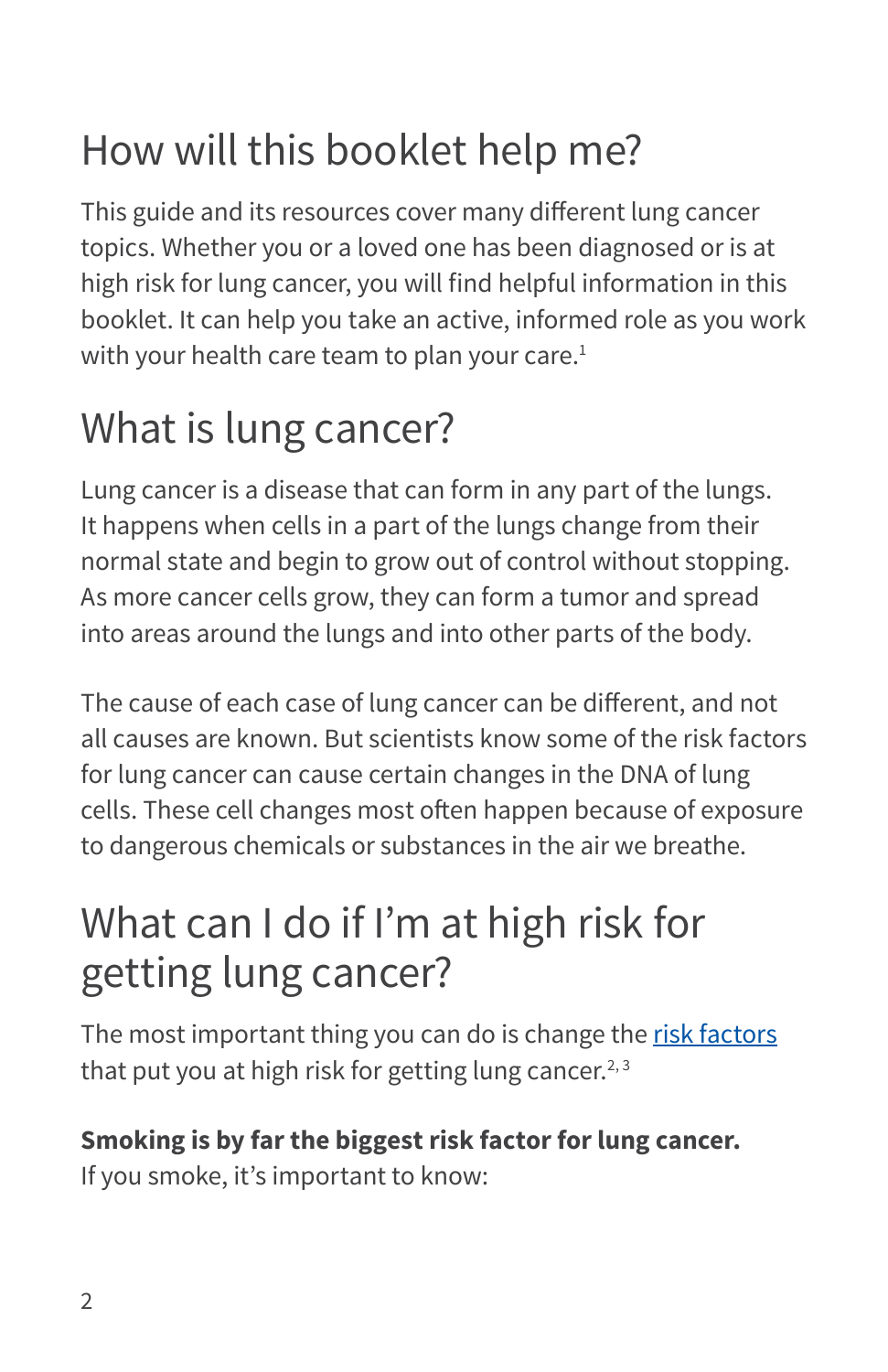The longer you smoke and the more cigarettes you smoke, the higher your risk.

When you stop, your damaged lung tissue [can start to heal](https://www.cancer.org/healthy/stay-away-from-tobacco/benefits-of-quitting-smoking-over-time.html) and might repair itself.

While not all lung cancers are caused by smoking, the best thing you can do to help prevent lung cancer is avoid tobacco and stay away from other people's smoke.

Other factors that can increase your lung cancer risk include certain chemical exposures you may have at work, such as radon, asbestos, uranium, arsenic, and diesel exhaust. To help limit your exposure, be sure to use the safety equipment your employer must provide.

### **What about lung cancer screening?**

If you're between ages 55 and 74 and are in fairly good health, the [American Cancer Society recommends](https://www.cancer.org/cancer/lung-cancer/prevention-and-early-detection/early-detection.html) that you be checked for lung cancer every year with a low-dose CT (LDCT) scan if you:4

- Currently smoke or quit smoking in the past 15 years; **and**
- Have a 30-pack-year smoking history (a pack-year = 1 pack of cigarettes per day per year. So, 1 pack a day for 30 years or 2 packs a day for 15 years both = 30-pack-year histories.); **and**
- Have been counseled on the benefits of quitting (if you still smoke); **and**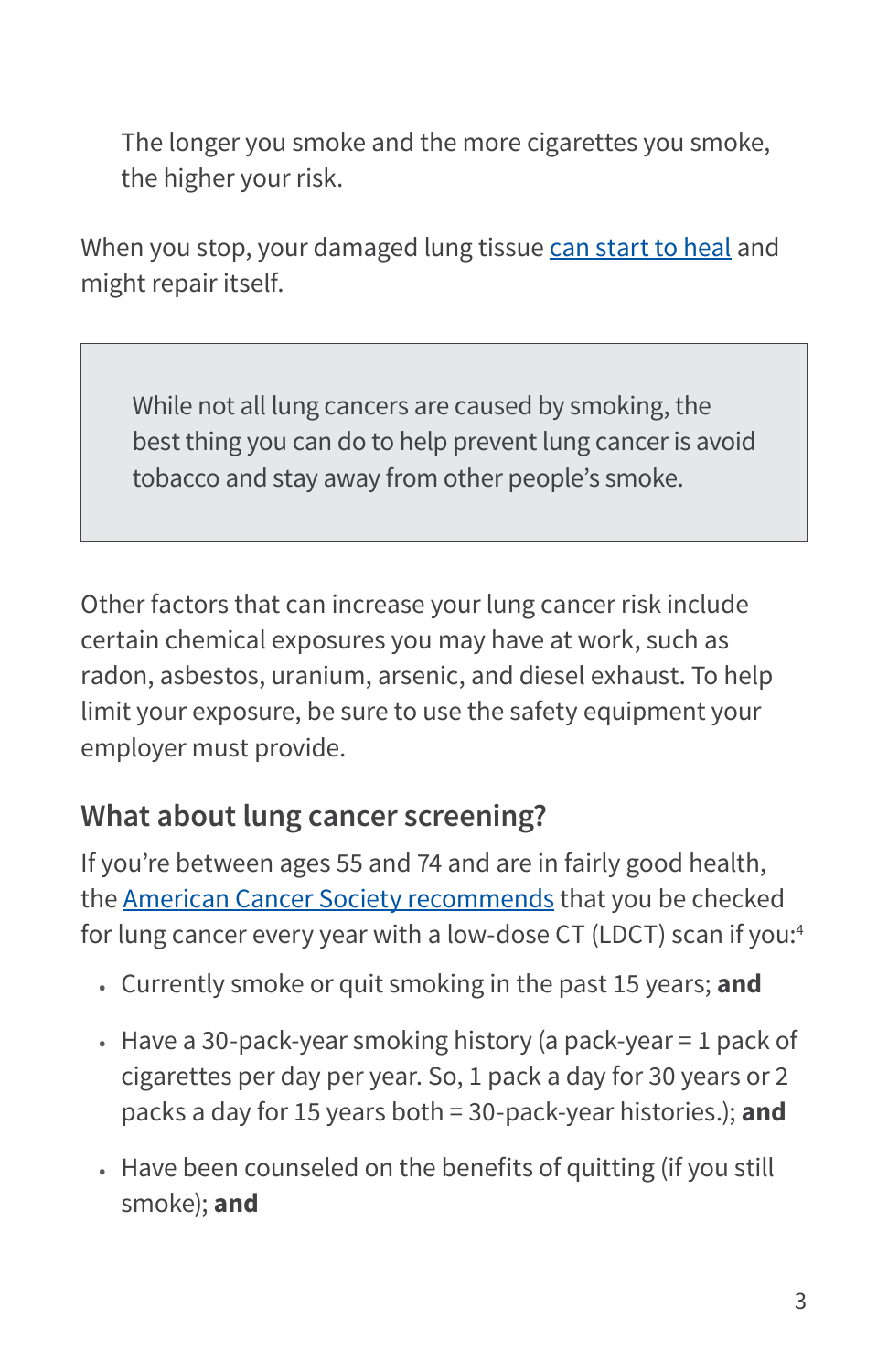- <span id="page-5-0"></span>• Have talked with your health care provider about the possible benefits, risks, and harms of getting screened with an LDCT scan; **and**
- Can go to a medical center that has experience doing highquality lung cancer screening scans and treatments for lung cancer

Talk to your provider about your risk to help you decide if lung cancer screening with an LDCT scan every year is a good choice for you.4 Also talk about the costs of screening so you know how much you might have to pay for it.

## What are the types of lung cancer?

There are 2 main types of lung cancer. Knowing which type you have is important. Be sure to ask your health care provider which one you have or which one you may be at risk for getting. Each type gets very different treatment.

#### **[Non-small cell lung cancer](https://www.cancer.org/cancer/non-small-cell-lung-cancer.html) 3, 5**

About 8 out of 10 lung cancers are non-small cell lung cancer or NSCLC.

The 2 main subtypes of NSCLC are adenocarcinoma and squamous cell carcinoma. There are other less common subtypes, like bronchioloalveolar and large cell carcinoma. But they're all grouped together as NSCLC.

The subtypes of NSCLC start in different kinds of cells in the lung. But the way each NSCLC subtype is treated and the outlook (prognosis) are much the same.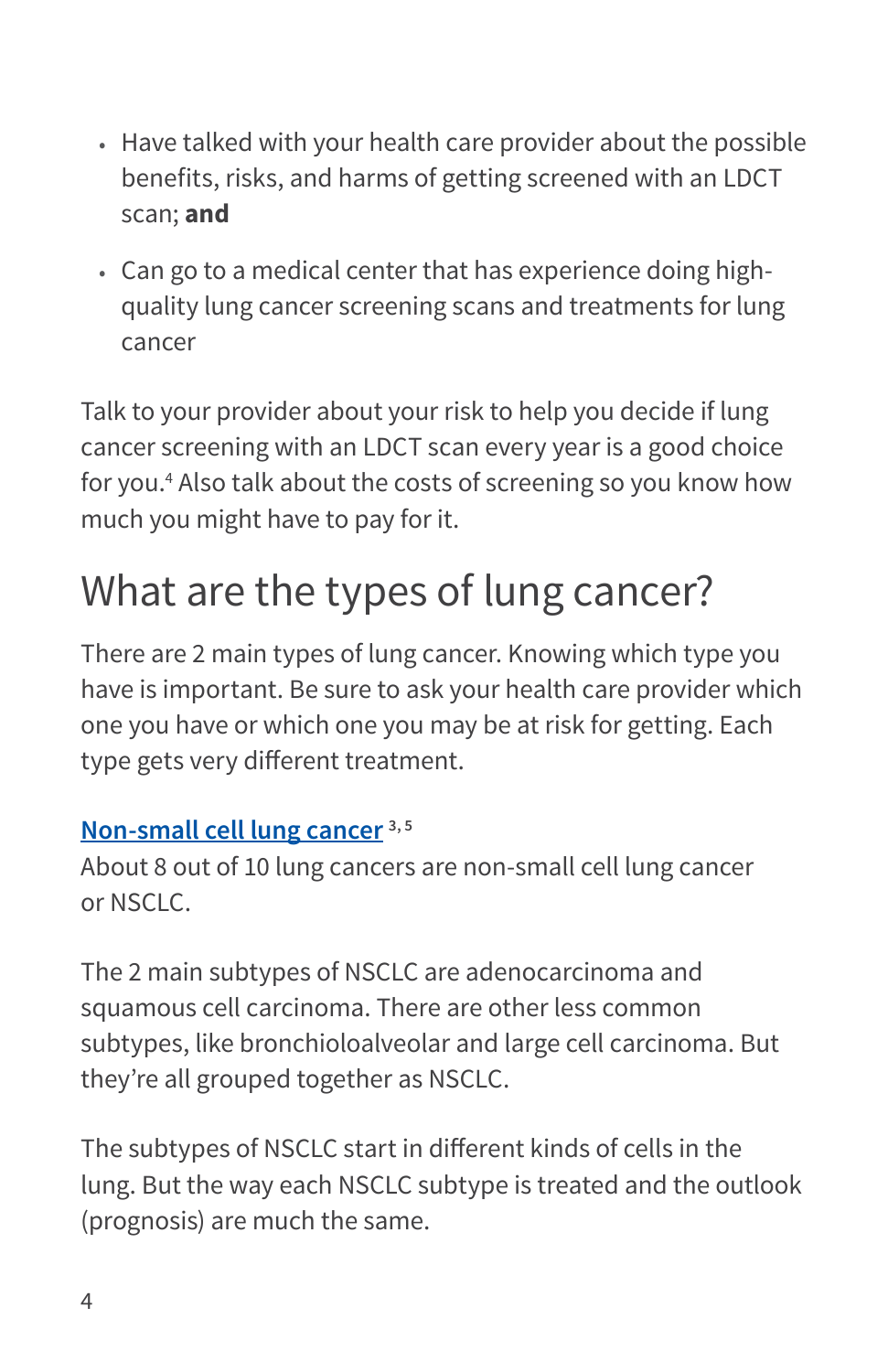#### <span id="page-6-0"></span>**[Small cell lung cancer \(SCLC\)](https://www.cancer.org/cancer/small-cell-lung-cancer.html) 3, 6**

About 2 out of 10 lung cancers are small cell lung cancer or SCLC.

SCLC is named for the size of the cancer cells when looked at with a microscope. It's also called oat cell cancer.

SCLC tends to grow faster and may respond better to radiation and/or chemotherapy (chemo) than NSCLC.

#### **Other types of lung cancer 3, 6**

A small number of lung tumors are carcinoid tumors of the lung. Most of these grow slowly.

Other types of lung cancer, like adenoid cystic carcinomas, lymphomas, sarcomas, and lung tumors that aren't cancer, such as hamartomas, are rare.

These aren't treated the same as the more common types of lung cancer.

## What is biomarker testing?

Biomarker testing is the same as genetic testing. It's done by taking some of the cancer cells out of your lung. (This is called a biopsy.) The cells are sent to a lab that checks them for gene changes (mutations) that are linked to lung cancer.<sup>3,7,8</sup>

### **How does biomarker testing affect my treatment options?**

Not every person with lung cancer has biomarker changes on their cancer cells. (Or at least not any of the changes that we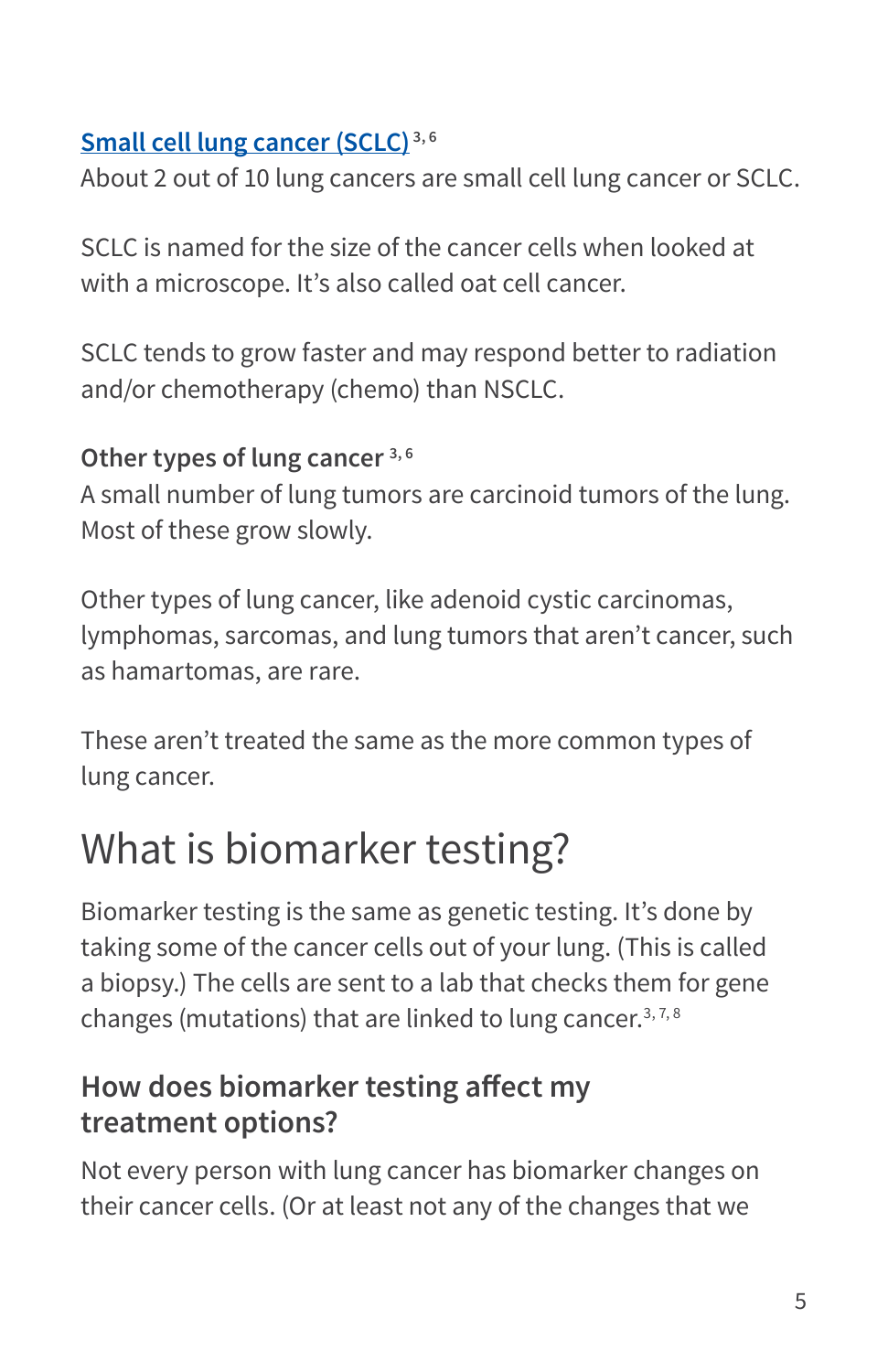know are linked to lung cancer.) But if you do have them, certain treatment options might be better for you. For instance, you may get targeted therapy instead of chemo. It depends on the kind of changes found in your cancer cells.

Some targeted drugs work by focusing on gene changes in cancer cells. If the changes aren't there, the drug might not work.<sup>5, 6</sup> For example:

- The most common gene change in both NSCLC and SCLC happens in the *TP53* gene.
- Right now, you can get drugs used to target this change in clinical trials.

The epidermal growth factor receptor (*EGFR*) is a protein that's found in high amounts on the surface of more than half of all NSCLCs. It helps the cancer cells grow. Drugs that target *EGFR* work best if you have a lung cancer with changes in the *EGFR* gene. But these same drugs aren't as helpful if your cancer cells have changes in another gene called the *KRAS* gene. Testing for changes in the *EGFR* and *KRAS* genes can help decide if these drugs might be a good treatment option for you.

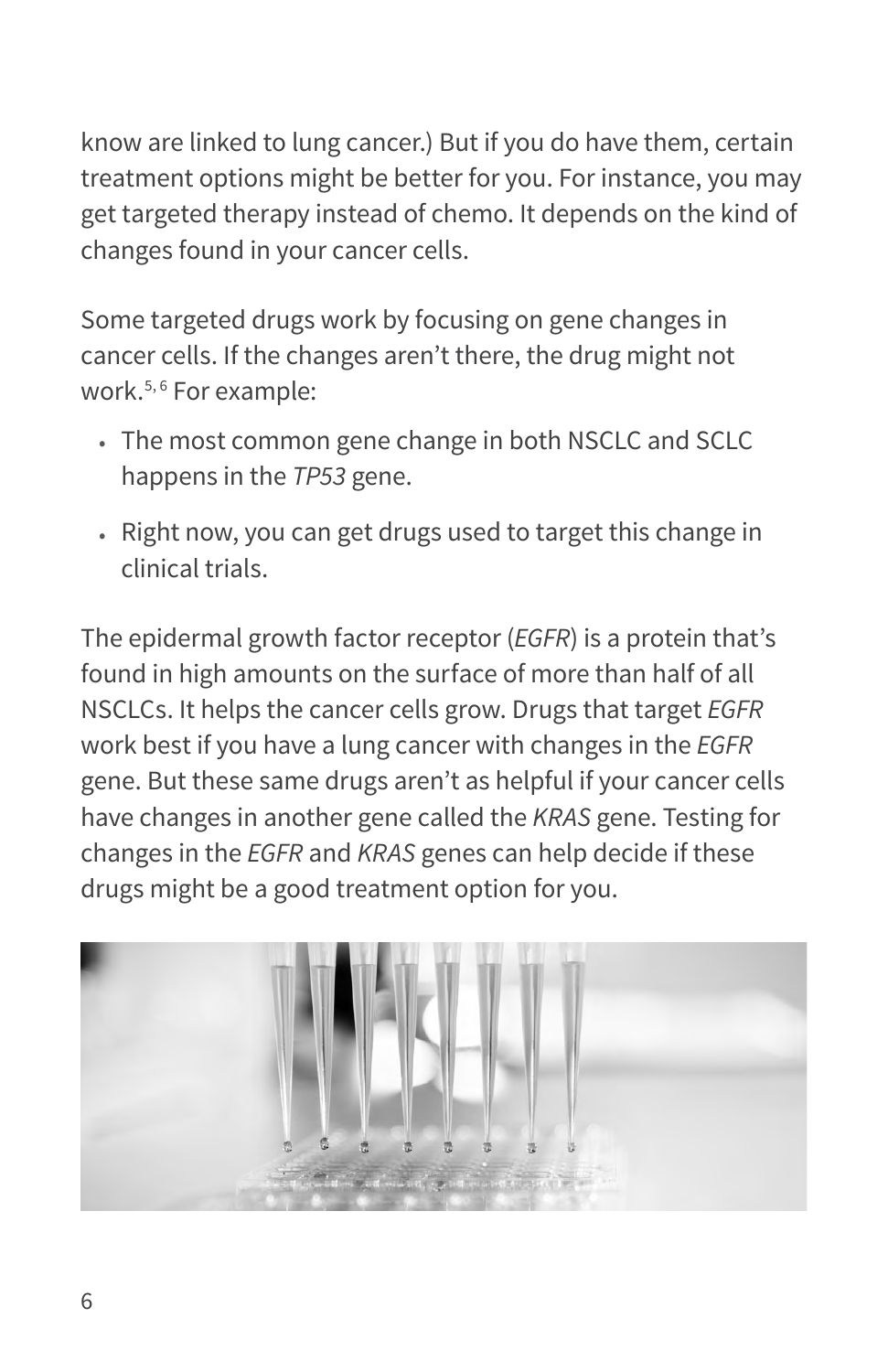Some NSCLCs have a change in a gene called *ALK*. Your cancer cells can be tested for this gene change to see if drugs that target this change might be a treatment option for you.

A very small number of NSCLCs have a change in the *ROS1* gene, which might make the tumor respond to certain targeted drugs.

Other, much less common gene changes that may need to be checked include *RET, BRAF, FGFR, HER2, HER3/4, MET, PD-1,* and *VEGF*. There are targeted therapy drugs that can be used to treat lung cancers with these changes, too.

### **Should I have biomarker testing? 3, 7, 8**

A common subtype of NSCLC, called adenocarcinoma, most often has changes in the *EGFR, ALK, ROS1,* and *BRAF* genes.

Even though small cell lung cancers (SCLCs) sometimes have these changes, too, tumor testing is not always done. But if you have SCLC and never smoked, tumor testing should be done.

> If you have lung cancer, talk to your health care provider about testing cancer cells for biomarkers.

### **What can I do if biomarker testing isn't available in my treatment center?**

Most major cancer centers do biomarker testing.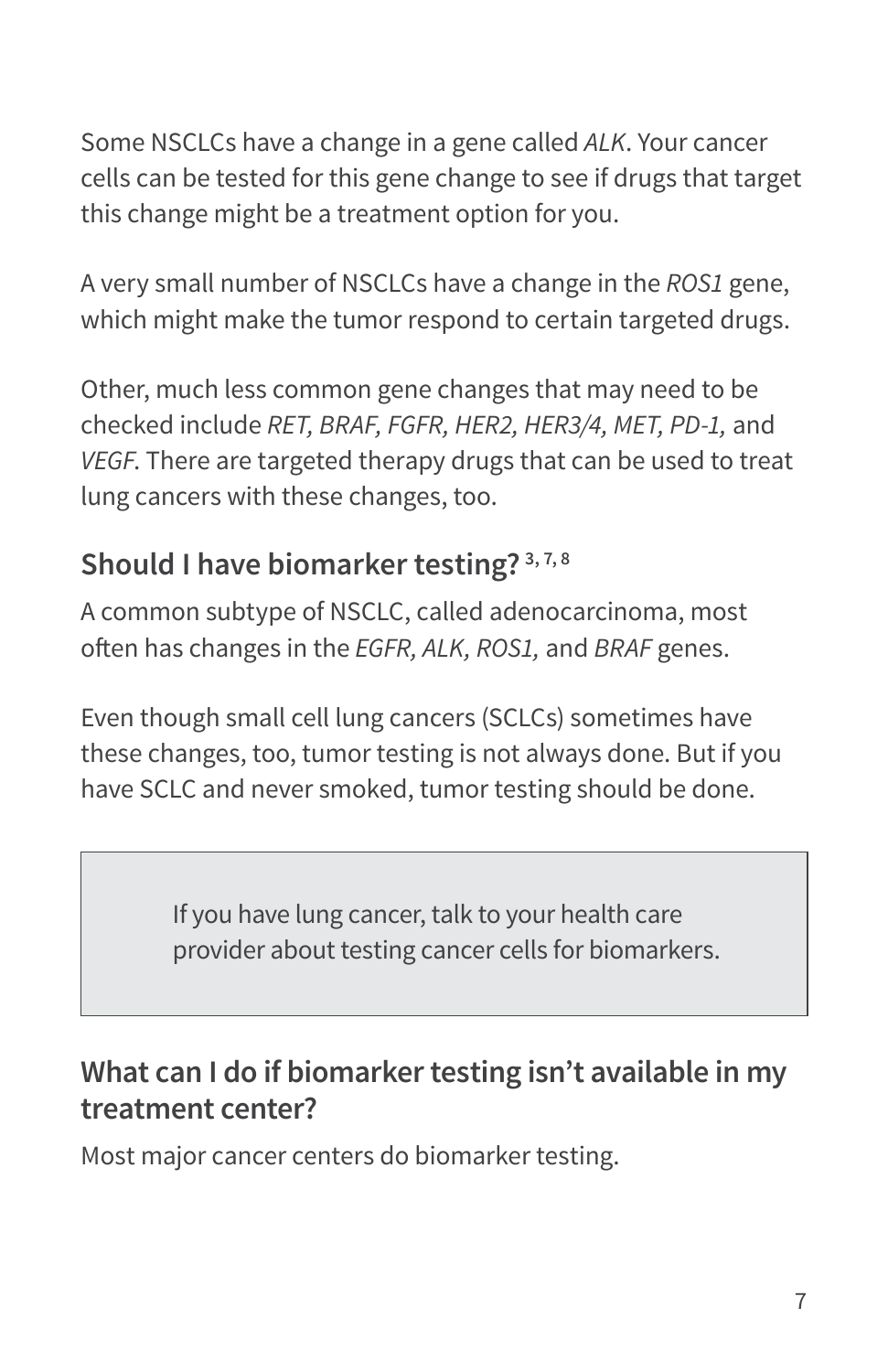<span id="page-9-0"></span>If biomarker testing isn't done in your cancer center or isn't covered by your insurance, there may be ways you can still have it done. Talk to your health care provider about options near you.

### **What if I already had a biopsy but biomarker testing wasn't done?**

If your cancer cells were not tested for biomarkers, there may be saved tissue that can be tested. If not, another biopsy or even a blood test can be done.

The blood test used is called a "liquid biopsy." It's done as a simple blood draw. A liquid biopsy can find many biomarkers, but it's not as good as a tissue biopsy.

## Making treatment decisions

It's important to discuss all of your treatment options as well as their possible side effects with your family and your cancer care team to make the choice that best fits your needs.

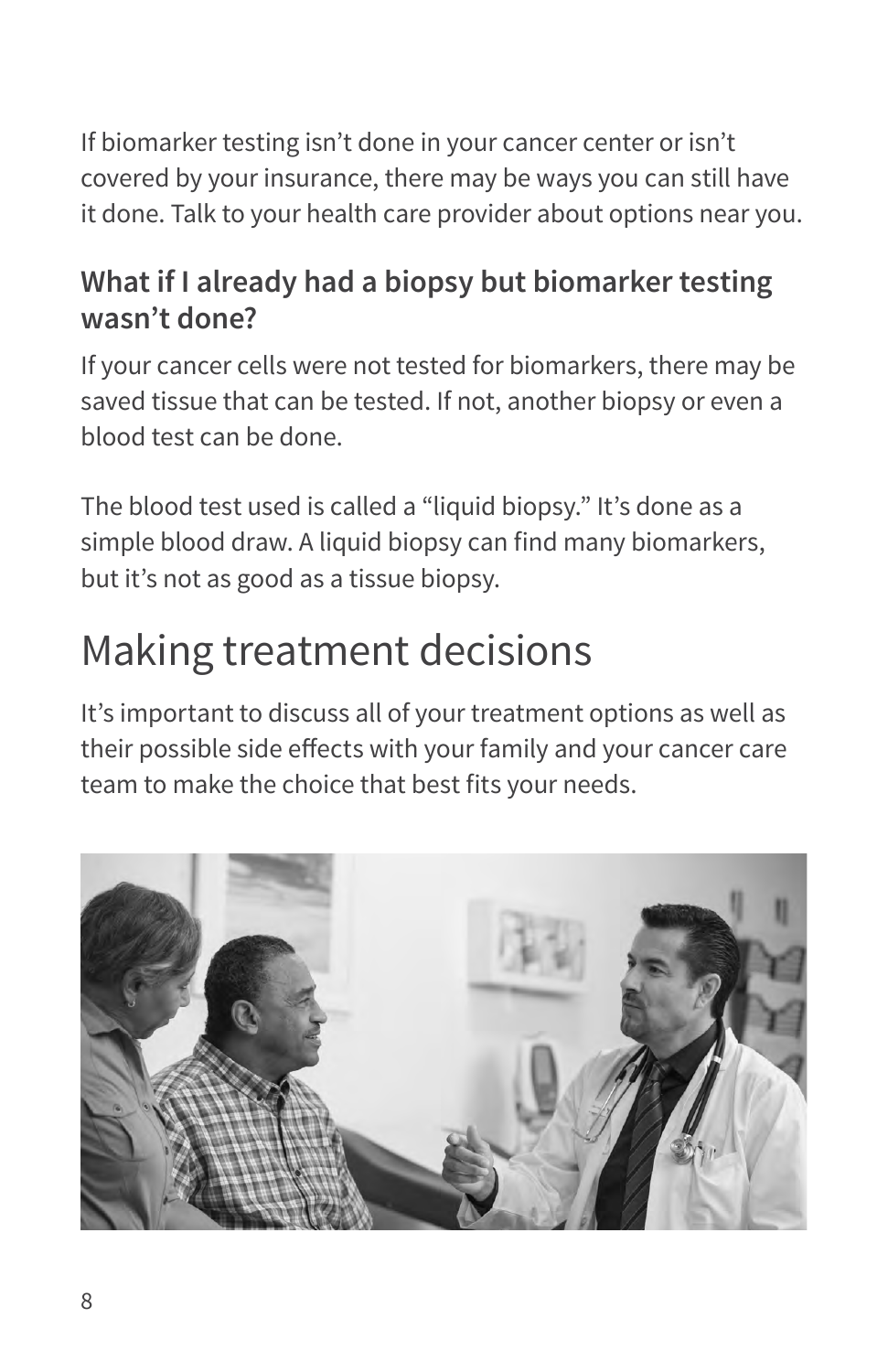### **How do I find out about my treatment options?**

Your team will talk with you about your lung cancer treatment options. If there's anything you don't understand, ask to have it explained. Together, you'll decide what's best for you.

Both [local and systemic treatments](https://www.cancer.org/treatment/treatments-and-side-effects/treatment-types.html) can be used to treat lung cancer.5, 6, 9, 10

**Local treatment:** Surgery and radiation are used to treat only the part of the lung with cancer. They're local treatments; they don't affect the rest of the body.

**Systemic treatment:** Chemo, targeted therapy, and immunotherapy drugs are carried in the blood. They can reach cancer cells almost anywhere in the body. That's why they're called systemic treatments.

The treatment plan that's best for you depends on:

- The stage of the cancer
- The chance that a certain treatment will help
- Your age
- Other health problems you have
- Your feelings about treatment and the side effects that may come with it

### **What about clinical trials?11**

[Clinical trials](https://www.cancer.org/treatment/treatments-and-side-effects/clinical-trials.html) are research studies that test new drugs or other treatments in people. They compare standard treatments with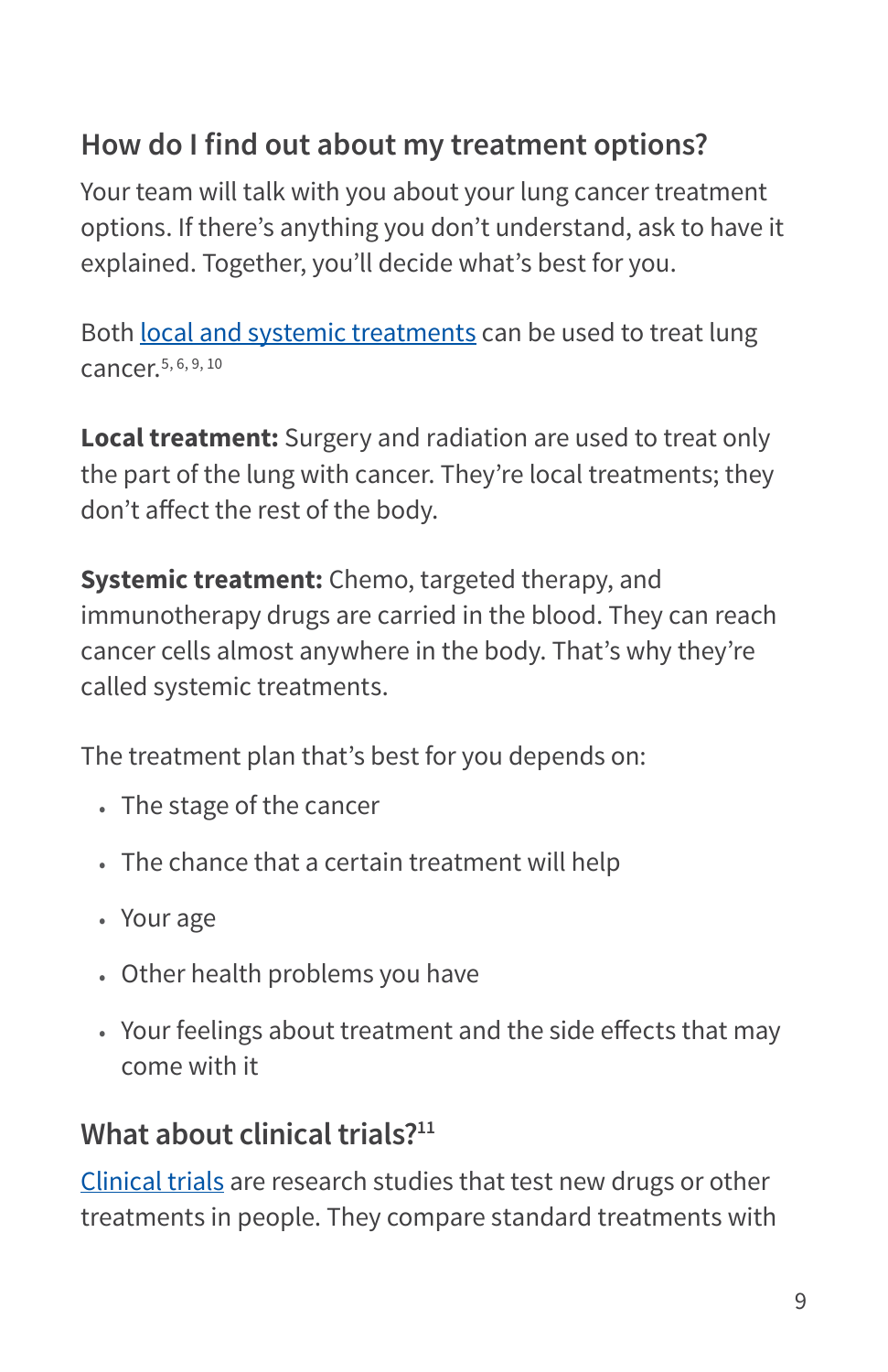others that may be better. Clinical trials are one way to get state-of-the art cancer treatment. In some cases, they may be the only way to get newer treatments. They're also the best way for doctors to learn better ways to treat cancer. Still, they're not right for everyone.

If you'd like to find out about clinical trials that might be right for you, start by asking your health care provider. If your clinic or hospital doesn't take part in clinical trials, your provider can help you find trials that are looking at the kind of cancer you have. If there are trials that could be options for you, it's up to you whether to take part. And if you do sign up for a clinical trial, you can stop at any time.

#### **What should I think about when making treatment decisions? 5, 6, 9, 10**

Your cancer treatment options are based on your needs. Certain types of cancer respond better to certain types of treatment. Knowing the exact type of lung cancer you have, where it is, and how much there is are key details in deciding which treatments are best.

Your health, lifestyle, and personal preferences also play a part in deciding which treatments are best for you. Be sure you understand all your options. And don't be afraid to ask questions. Get the information you need to feel good about the decisions you make.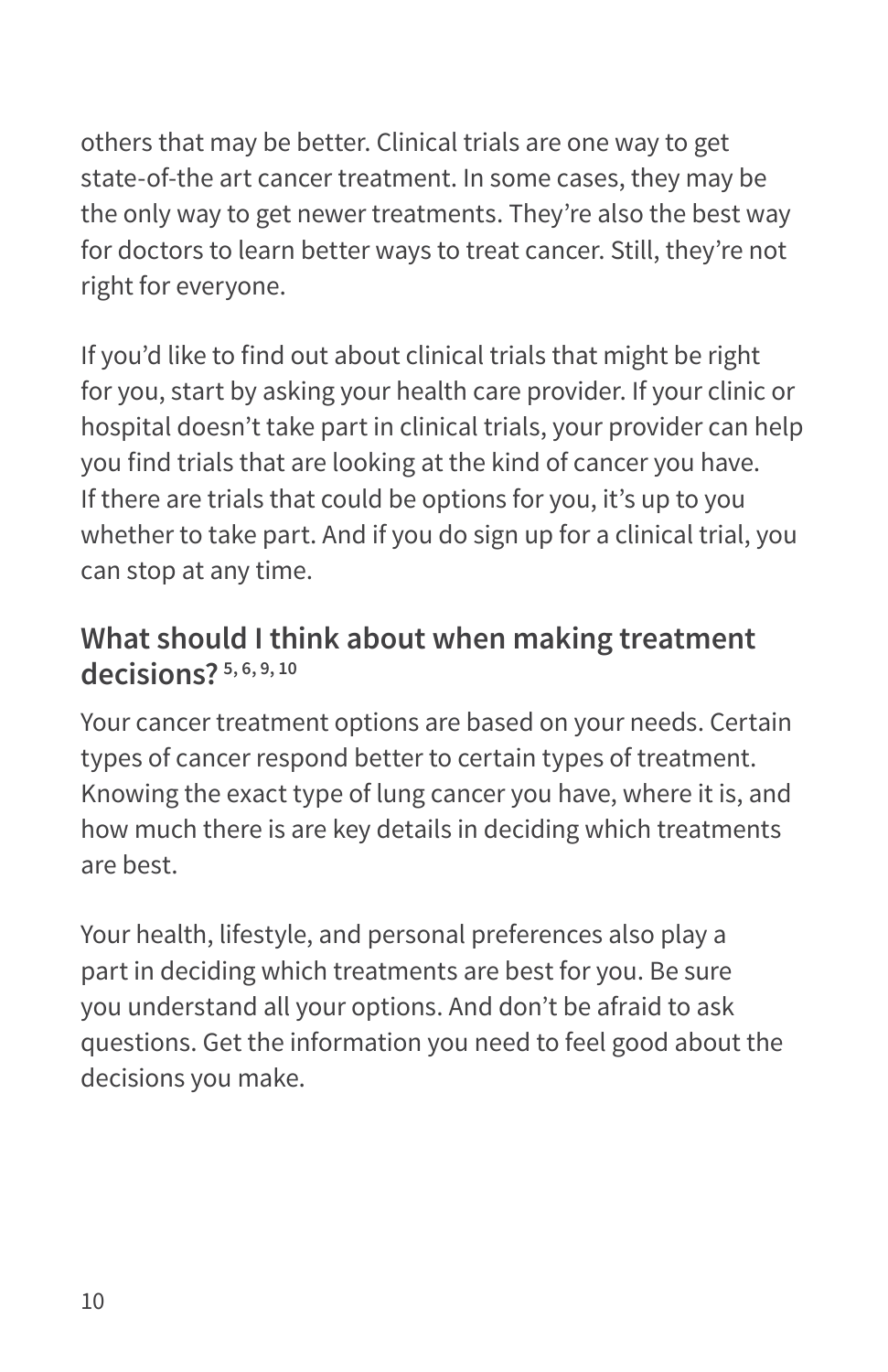<span id="page-12-0"></span>You may have different types of health care providers and other professionals who are part of your cancer care team, depending on the stage of your cancer and your treatment options. However, you may want to get a second opinion. Another provider might give you more information or different treatment options.

### **Who will be on my cancer care team? 12**

There will be many different [health care professionals](https://www.cancer.org/treatment/finding-and-paying-for-treatment/choosing-your-treatment-team/health-professionals-associated-with-cancer-care.html) involved in your cancer treatment. Here are just a few:

**Thoracic surgeon:** a doctor who treats diseases of the lungs and chest with surgery

**Radiation oncologist:** a doctor who treats cancer with radiation therapy

**Medical oncologist:** a doctor who treats cancer with drugs like chemotherapy, targeted therapy, and immunotherapy

**Pulmonologist:** a doctor who specializes in treating lung diseases

**Nurses:** Registered nurses (RNs) might do things like give you chemo, help you through radiation therapy, and teach you and your family about what to expect. Advanced practice nurses might oversee your care or examine you and write prescriptions.

**Radiation therapist:** the person who helps you get in position and uses the equipment to give you radiation therapy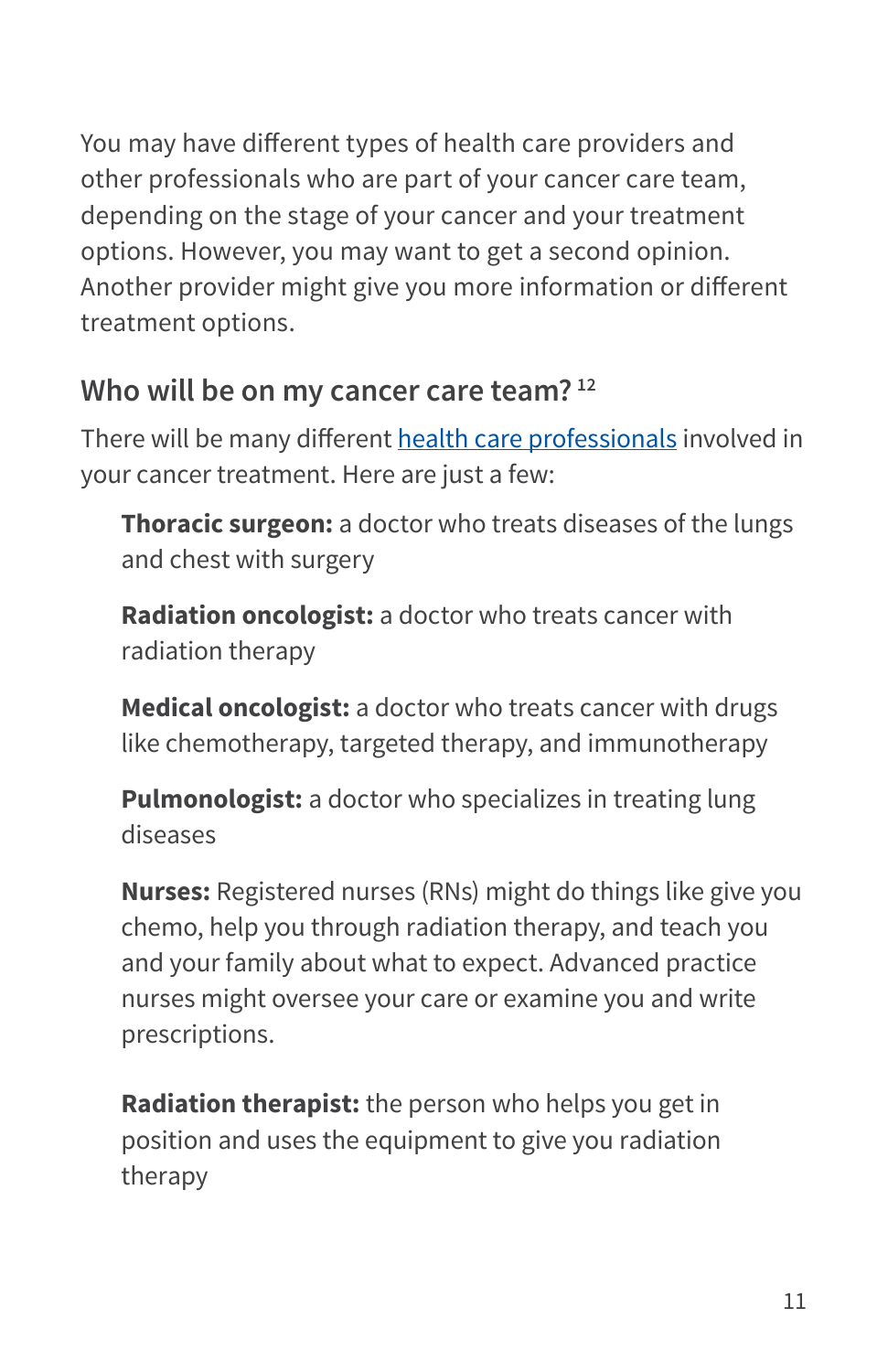**Dietitian:** a food and nutrition expert who can help you with your diet before, during, and after cancer treatment

**Social worker:** a health professional with special training in dealing with social, emotional, financial, and work problems that may come with cancer

## Quality of life

### **Side effects and palliative or supportive care13, 14**

[Palliative care](https://www.cancer.org/treatment/treatments-and-side-effects/palliative-care.html) is sometimes called supportive care. It can be offered, started, and given at any time during the cancer journey. While palliative care can be provided when you are getting treatment for your cancer, it doesn't focus on treating the cancer itself. It focuses on easing problems (side effects) caused by the cancer and cancer treatment.

> Palliative care is a key part of good cancer care so your quality of life is the best it can be.

The type of palliative care you need depends what side effects you're having. Your needs might change over time. Here are some [common side effects](https://www.cancer.org/treatment/treatments-and-side-effects/physical-side-effects.html) and the palliative care that might help.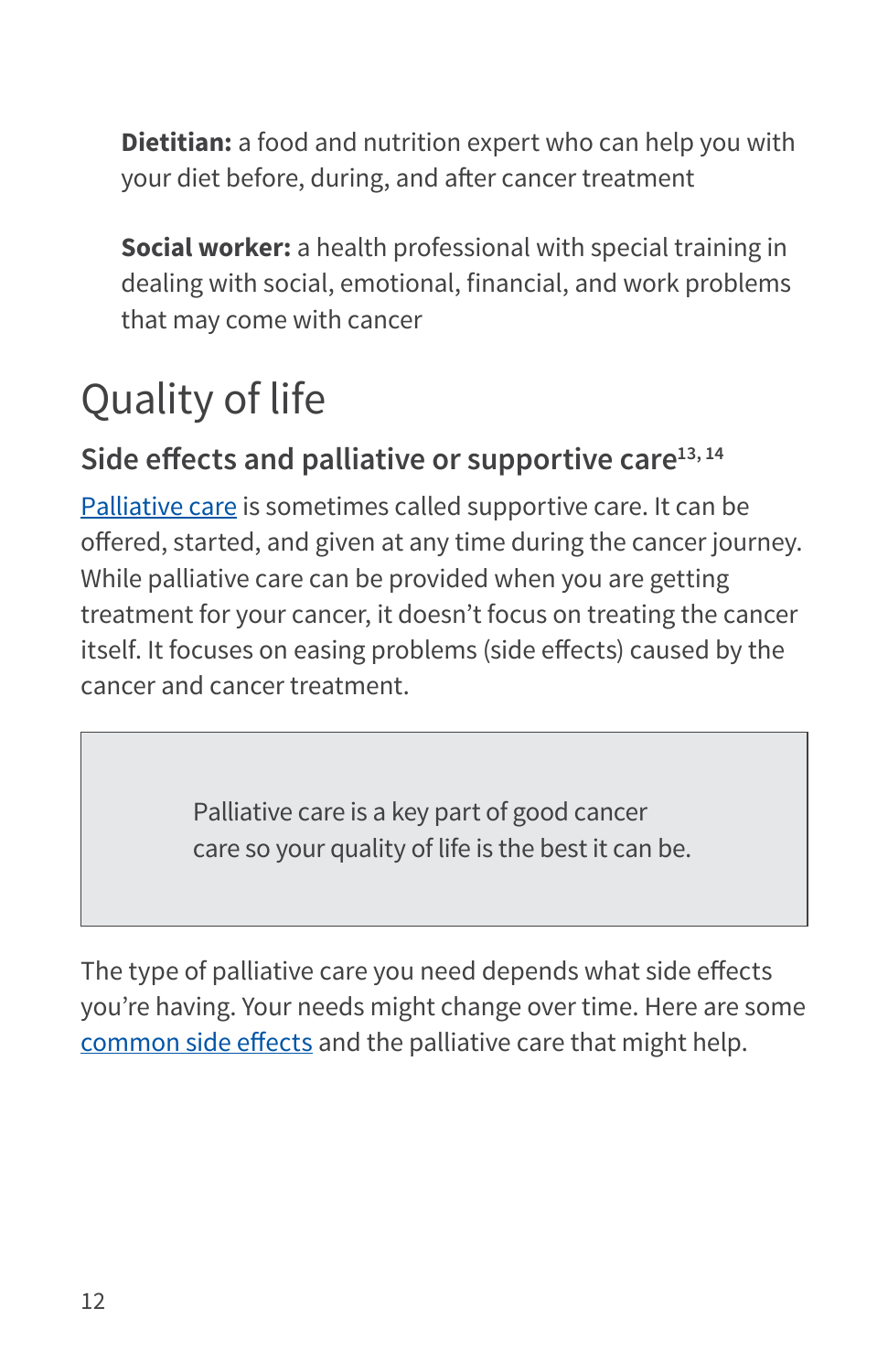| <b>Side Effects</b>            | <b>Palliative Care</b>                                                                                                                                                   |
|--------------------------------|--------------------------------------------------------------------------------------------------------------------------------------------------------------------------|
| Pain                           | Pain medicine                                                                                                                                                            |
| Shortness of breath            | Oxygen                                                                                                                                                                   |
| Fatigue/feeling tired          | Rest and limiting activity to<br>what you can tolerate and is<br>OK with your doctor. You may<br>have blood transfusions or<br>medicine if blood cell counts<br>are low. |
| No desire to eat               | Drugs that improve appetite or<br>nutritional supplements                                                                                                                |
| Easy bleeding or bruising      | <b>Platelet transfusions</b>                                                                                                                                             |
| Infection                      | Antibiotics                                                                                                                                                              |
| Diarrhea or constipation       | Diet changes or medicines                                                                                                                                                |
| Depression or anxiety          | Emotional support,<br>counseling, or medicines                                                                                                                           |
| Nausea and/or vomiting         | Anti-nausea drugs and<br>diet changes                                                                                                                                    |
| Skin dryness, sores, or rashes | Mild lotions and soaps, steroid<br>creams, or antibiotics                                                                                                                |

Be sure to talk to your cancer care team about side effects so you know what to watch for. There may also be things you can do to help prevent side effects.

If you notice any problems or changes tell your team right away. Treating side effects as soon as they start can keep them from getting worse. Many of them can be controlled, some can be prevented, and most go away after treatment ends.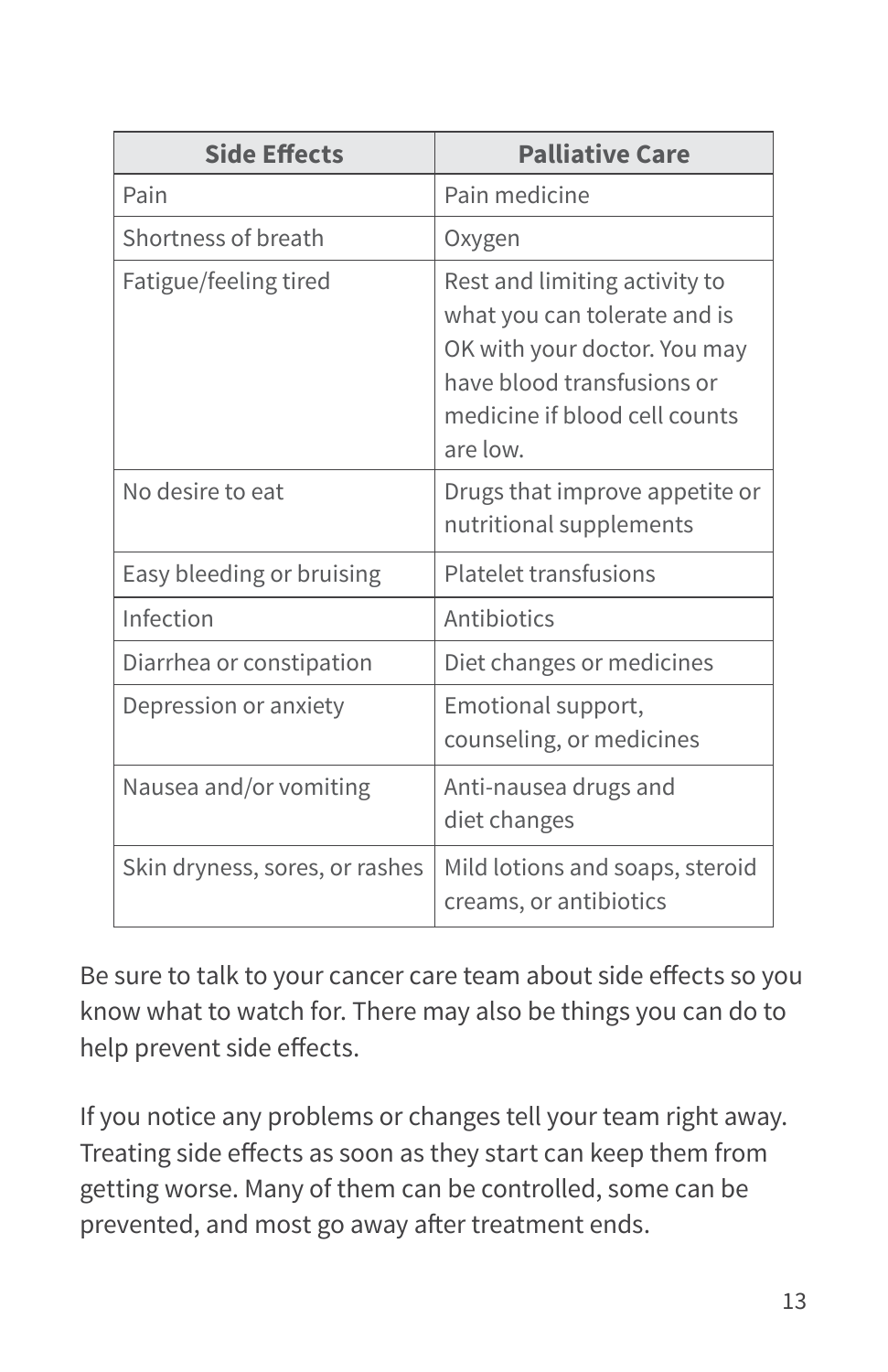#### **Diet 5, 6, 15**

If you're at high risk for lung cancer, [good nutrition](https://www.cancer.org/treatment/survivorship-during-and-after-treatment/staying-active/nutrition.html) can help keep your body and your immune system strong and healthy. While no diet or supplement can prevent lung cancer, a healthy diet with lots of fruits and vegetables might help reduce your risk.

Eating well during cancer treatment can help you feel better and keep your body strong. It can help you better tolerate treatment and also help you heal and recover faster. But sometimes it's hard to do because cancer and cancer treatment can:

- Affect your appetite. You may not feel like eating.
- Change the way things taste, so some foods taste bad
- Cause mouth and throat problems that make it hard to eat
- Change the way your body uses nutrients

Talk to your cancer care team about your diet and what you can do to eat well. You may want to meet with a dietitian to learn more.

If you want to use herbs, vitamins, or supplements, talk to your health care provider first. They're not all safe to use. For instance, studies have found that a supplement called beta carotene increases lung cancer risk in smokers.<sup>5</sup>

#### **Exercise 16**

[Exercise](https://www.cancer.org/treatment/survivorship-during-and-after-treatment/staying-active/physical-activity-and-the-cancer-patient.html) helps you have energy so you're able to do the things you need to do. It can have physical and mental benefits so you feel better, too. It can help lower your cancer risk, as well as your risk for diabetes and heart disease.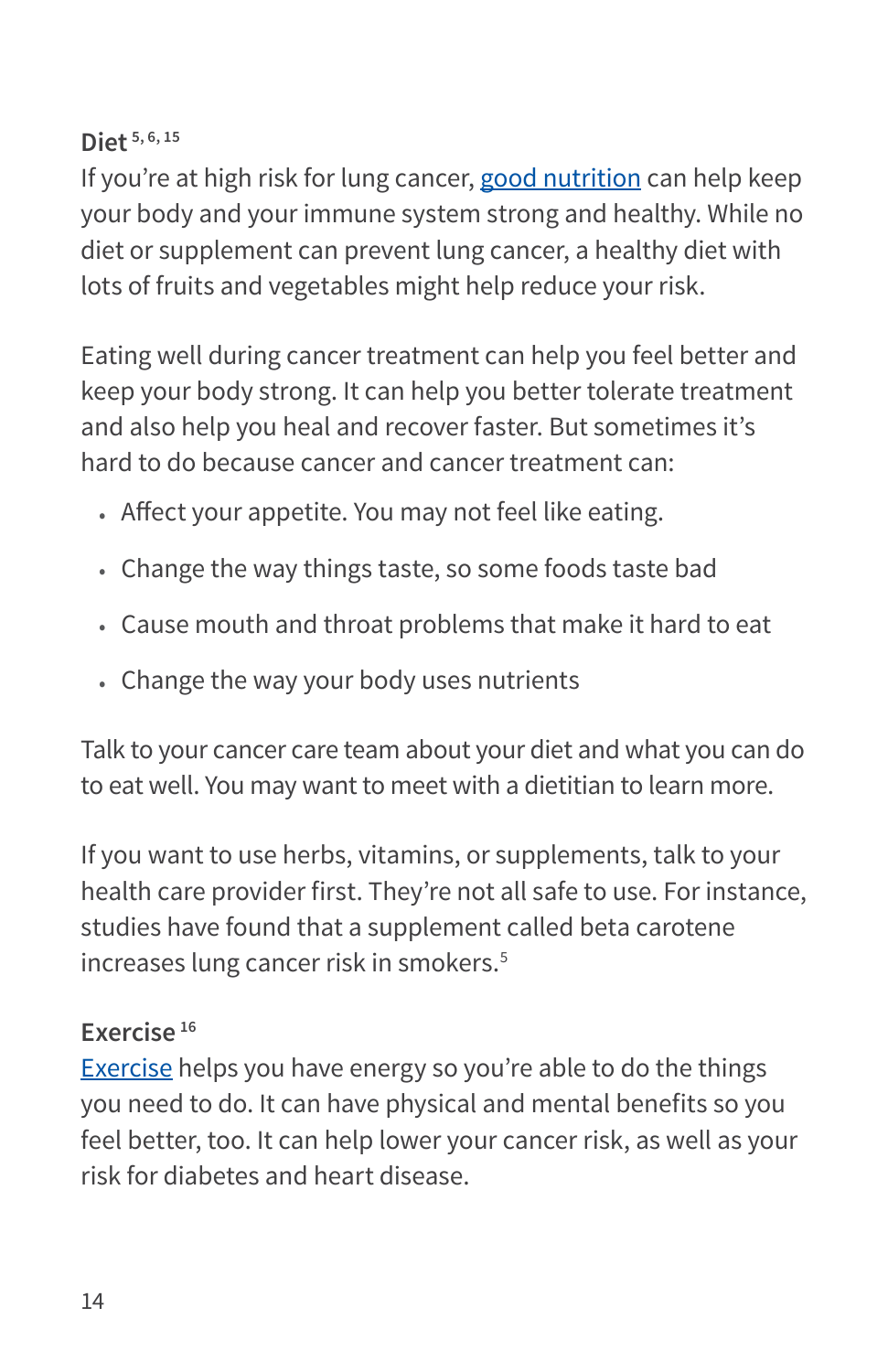

If you're at high risk for lung cancer, being active can help keep your body strong and help you get to and stay at a healthy weight. It can help improve your hormone levels and how your immune system works.

Exercise is safe for most people and can help you feel better during treatment. For example, it can help:

- Keep your muscles in shape, which can reduce your risk for falling and breaking bones
- Keep your blood flowing to help reduce your risk for blood clots
- Maintain your independence and ability to take care of yourself
- Lessen tiredness and fatigue
- Help lower anxiety and depression and improve your over all mood

After treatment, regular exercise can help you recover and get back to your every-day activities.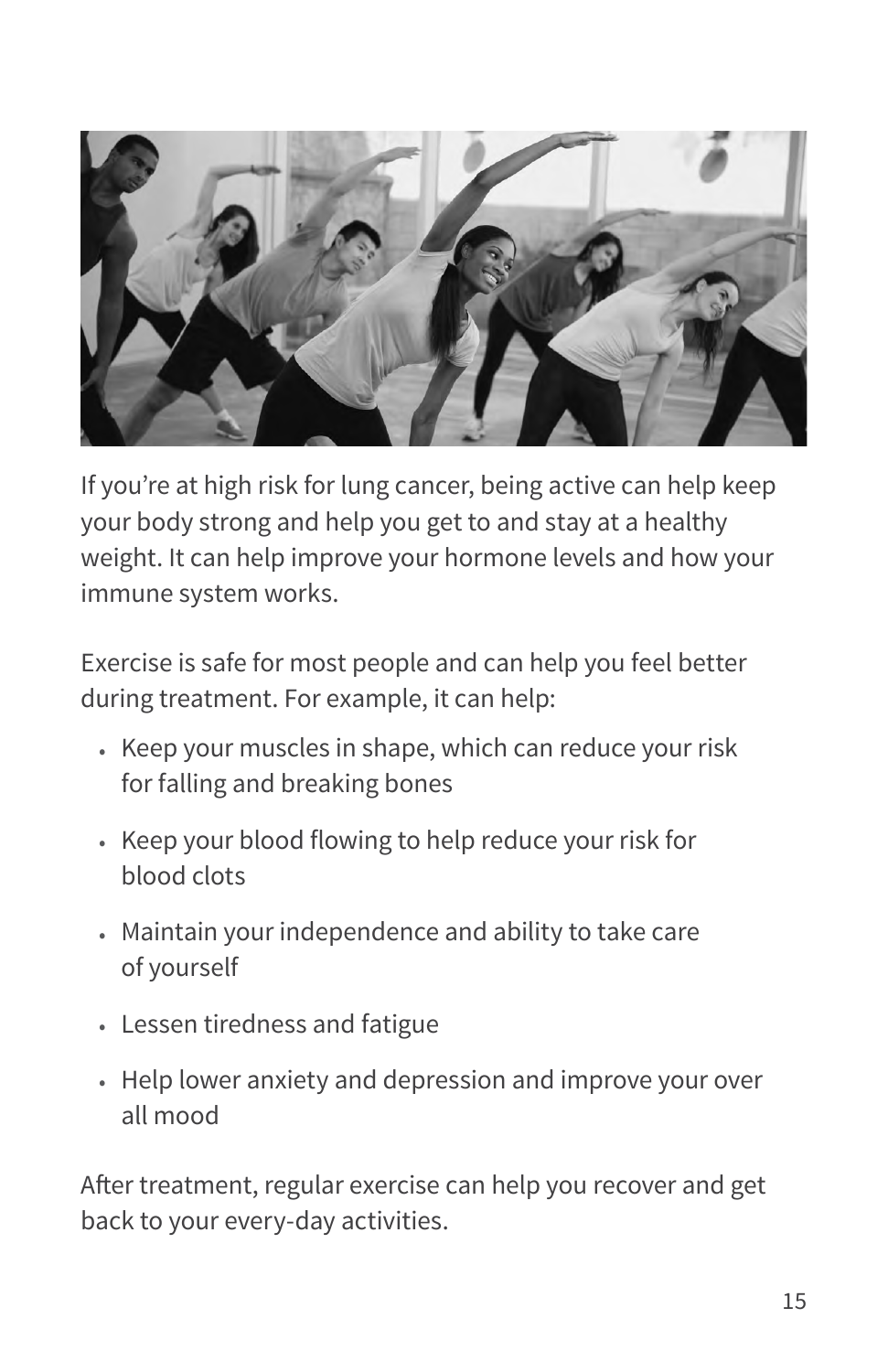Talk to your provider about the types and amount of exercise that may be best for you. Remember to start slow and build up over time. No matter what your activity level is, increasing it has many health benefits.

#### **Emotional support**<sup>13</sup>

Most people have some degree of anxiety, fear, depression, and/ or stress when facing cancer. Don't be embarrassed or ashamed. Don't try to hide your feelings or suffer in silence.

The [emotional impact](https://www.cancer.org/treatment/treatments-and-side-effects/emotional-side-effects.html) of cancer is real. These changes may be due to things like the cancer itself, the stigma that can come with lung cancer, chemical imbalances in your brain, or treatment drug side effects.

Be aware that the people close to you might have these feelings, too.

There are a lot of ways to get support:

- A social worker can help you figure out the cause of your distress and refer you to helpful resources.
- Support groups are a way to meet people who've been there and can understand in a way others can't.
- Counseling can help you and/or your family work through your feelings and learn how to cope with them.
- You can learn relaxation and meditation exercises that can help you control distress.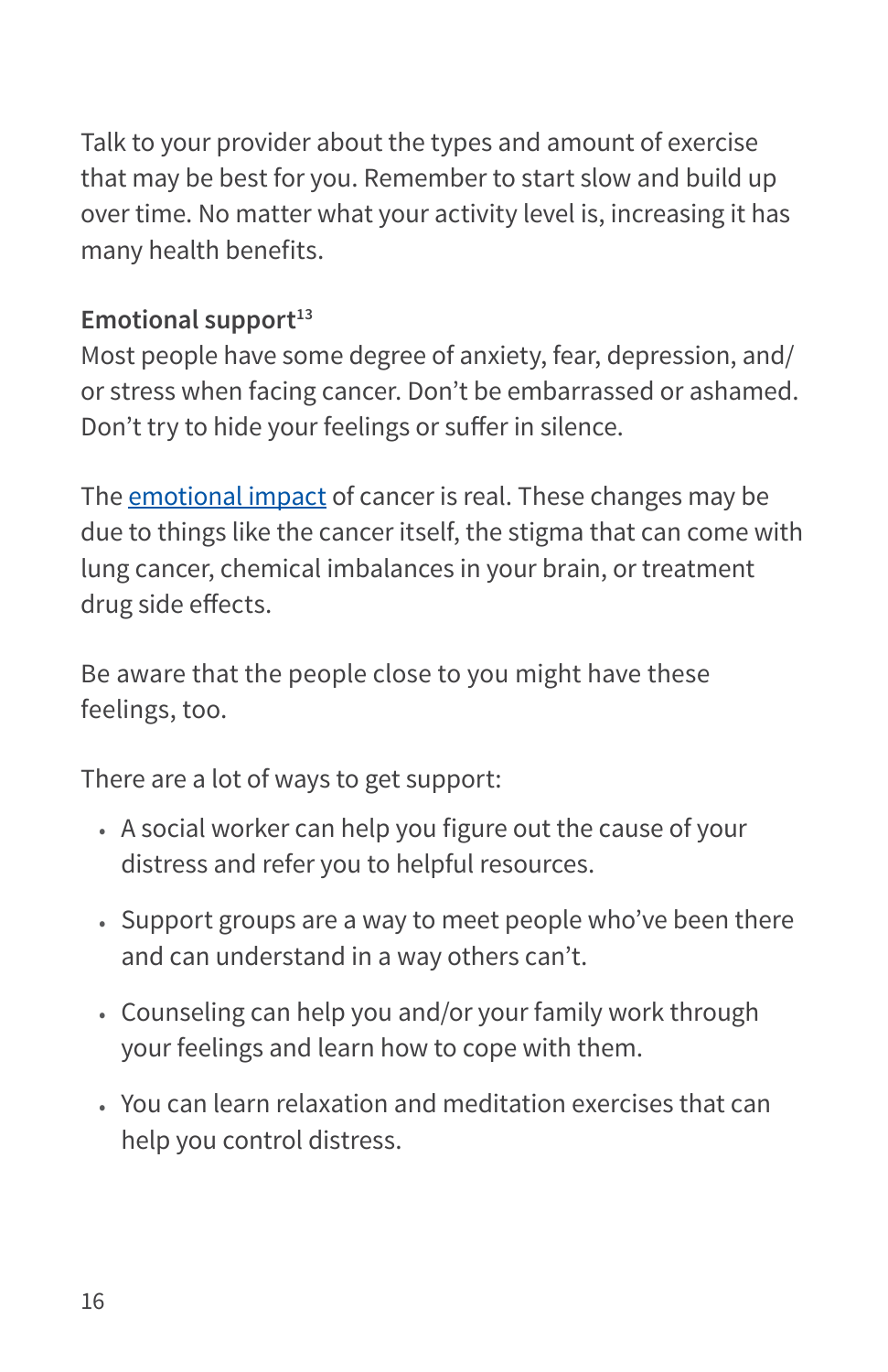<span id="page-18-0"></span>Sometimes anti-depression medicines are needed to help get you through this time.

Not caring for your emotional health can lead to things like:

- Trouble making treatment decisions
- Not following your treatment plan
- Social isolation
- Relationship problems
- Hopelessness
- Sleep problems
- Eating problems
- Thinking about cancer and death all the time

Your cancer care team knows that emotional changes are common for people dealing with cancer. Talk to them. Get help.

### **Pulmonary rehabilitation for breathing problems**

Pulmonary rehabilitation (rehab) is a medical program that helps people with lung diseases. (Pulmonary is the medical word for lung.) You can be taught how to manage and improve your breathing through pulmonary rehab. It can help you understand how your lungs work and improve your overall physical, mental, and social functioning.19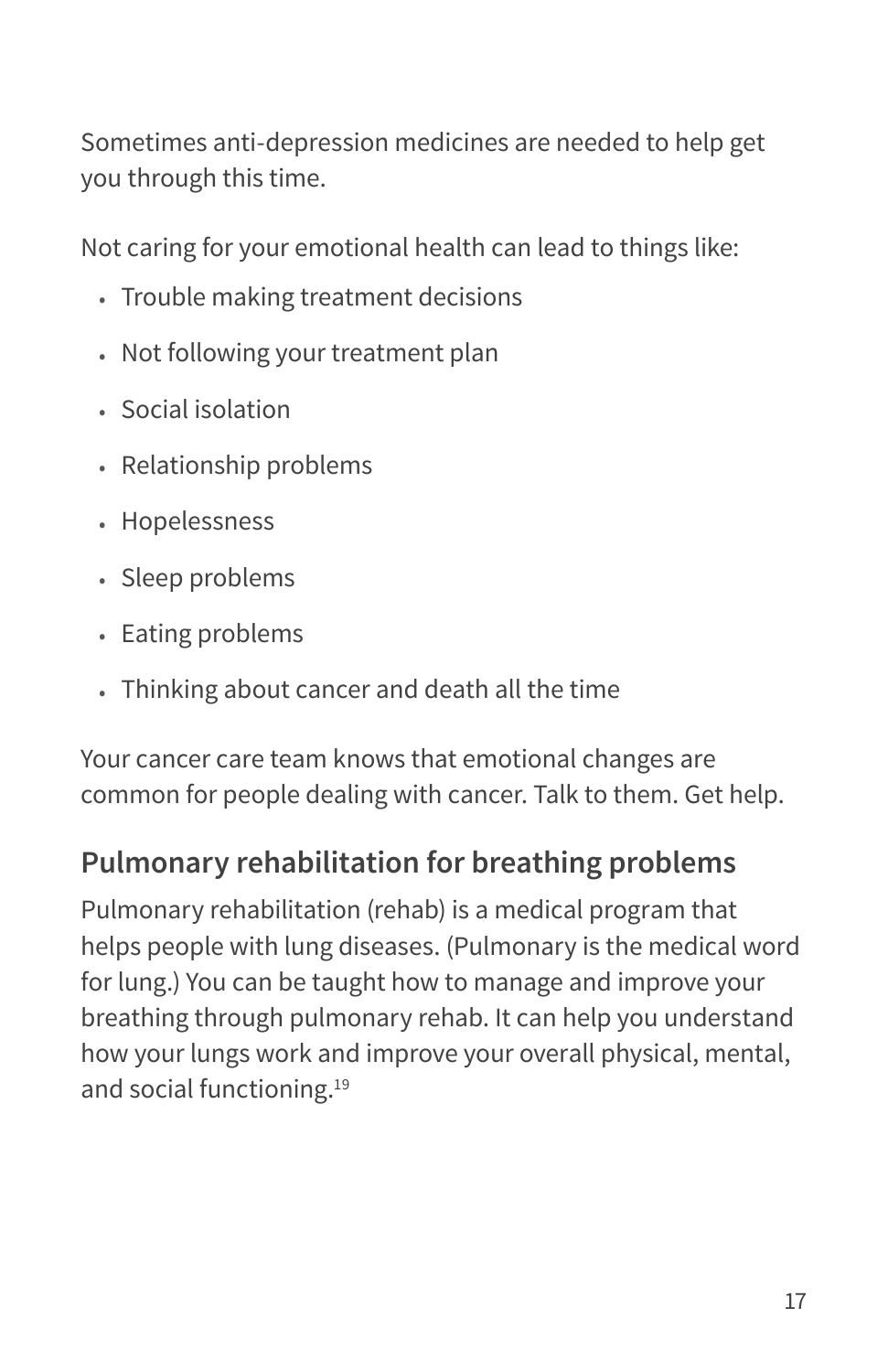Pulmonary rehab programs often give you tips on how you can save energy and breathe easier. The therapists may teach you about your lung condition, exercise plans, nutritional counseling, weight management, and smoking cessation. Stress also can use up energy and make you short of breath. That's why many pulmonary rehab programs teach relaxation skills and ways to avoid or ease stress.

Some hospitals and health care providers offer pulmonary rehab services. Ask your cancer care team if there are any near you that might be helpful.

You can read more about managing your breathing problems on the [LUNGevity](https://lungevity.org/for-patients-caregivers/survivor-resource-center/living-well-with-lung-cancer/managing-your) website.

## Other lung cancer survivorship issues

### **Smoking cessation 20**

This is the single best way to help reduce your risk of lung cancer: Don't smoke and don't breathe in other people's smoke.

**If you have lung cancer and smoke, it's not too late. Quitting is still important.** [Quitting tobacco](https://www.cancer.org/healthy/stay-away-from-tobacco.html) has been shown to help people with lung cancer live longer, even if the cancer has spread. It also lowers the chance of getting another lung cancer, which is especially important if you have an early-stage lung cancer (the cancer is small and only in 1 part of your lung).

Quitting smoking can have other health benefits, too, including lowering your risk of some other cancers and diabetes. It also helps your blood vessels work better.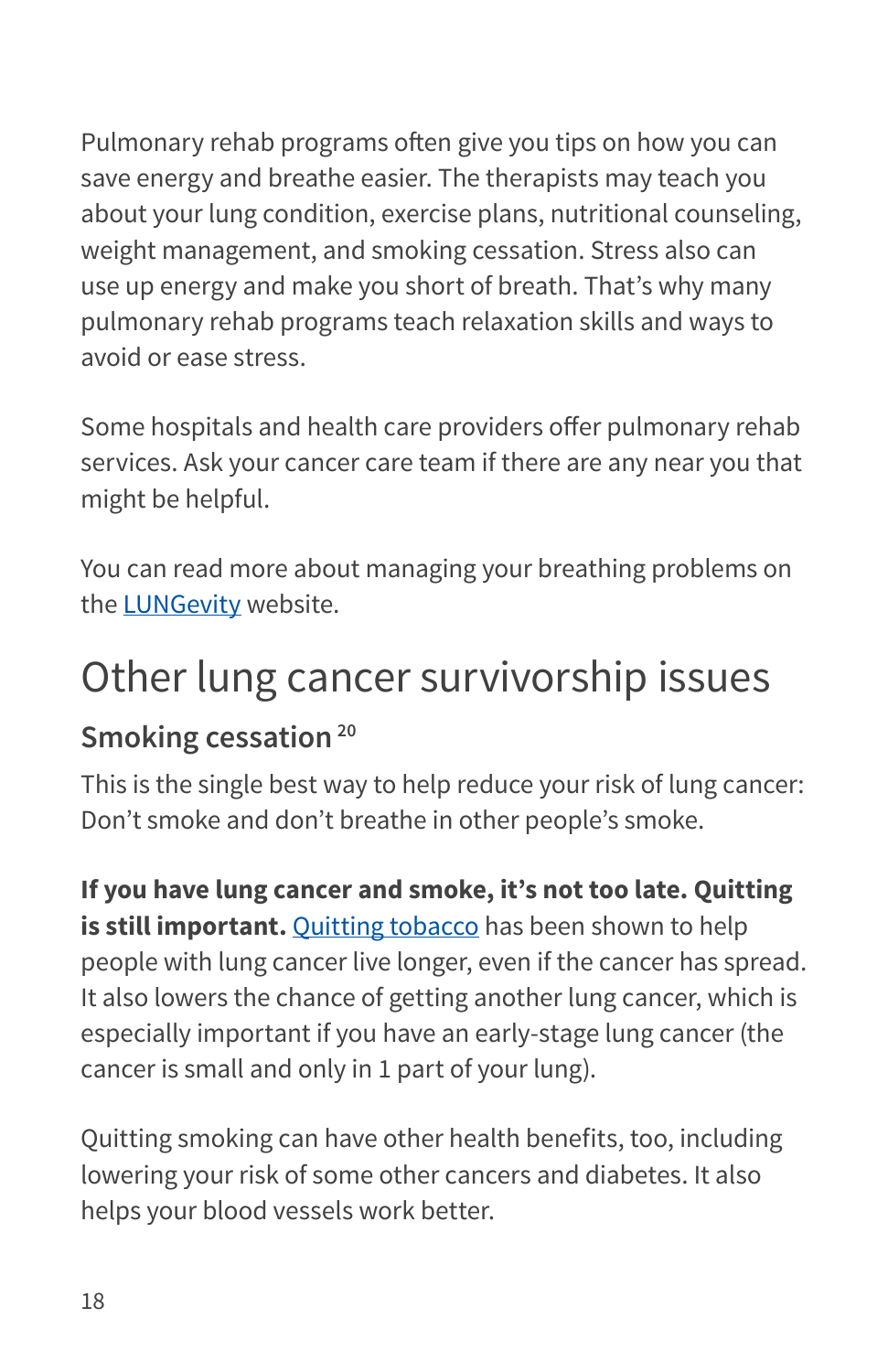If you need help to quit smoking, talk to your health care provider or call the American Cancer Society at 1-800-227-2345.

Safe and effective quit smoking methods include FDA-approved medicines that are used along with counseling.

E-cigarettes (vaping devices) are not currently approved by the FDA as an aid to help quit smoking. So far, studies show they're less harmful than regular cigarettes. But most e-cigarettes and all JUULs contain nicotine, which is from tobacco. E-cigarettes also often contain other harsh chemicals that may cause health problems.

The American Cancer Society strongly encourages everyone who smokes or vapes to do their best to quit all tobacco products, including e-cigarettes. For people who smoke but won't try to quit and won't use approved medications, they might decide to switch from regular cigarettes to e-cigarettes. But people should never use both regular and e-cigarettes at the same time.

The health effects of long-term use of e-cigarettes are not yet known. More research is needed.

### **Stigma associated with lung cancer**

Many people find that there's a stigma or judgment about lung cancer and the people who have it. This usually doesn't happen with other kinds of cancer.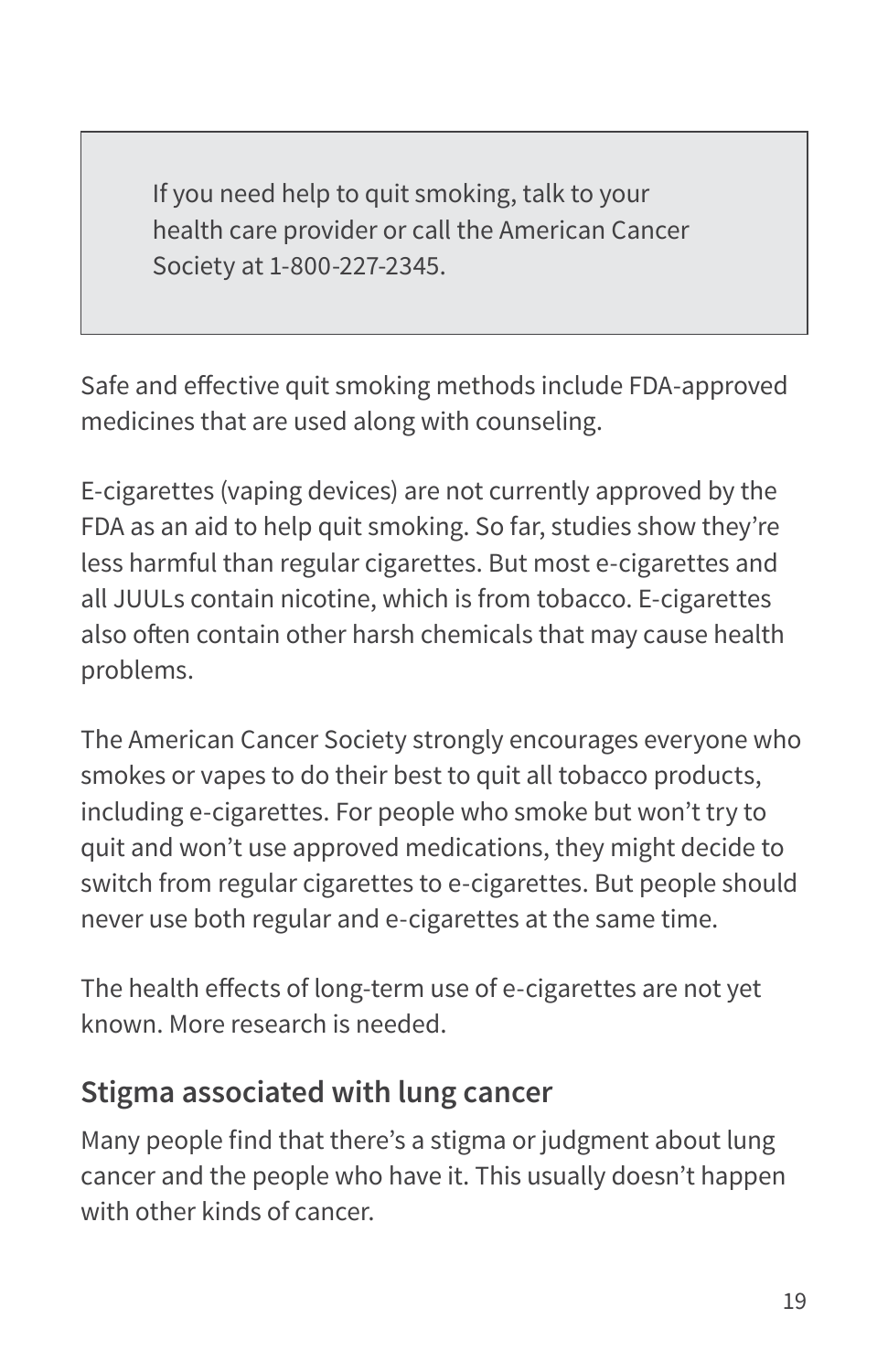<span id="page-21-0"></span>The personal feelings that come as a result of the stigma of lung cancer are very real. People can avoid or delay seeking help or treatment, they can feel distressed and overly worried, or they might not feel comfortable talking about their illness due to being afraid people will judge them.

You might find that you face judgment or bias about having lung cancer. Sometimes this comes from yourself, from people in your community, from social media or TV shows and advertisements, or from members of your family. 17, 18

- **Personal.** A lung cancer diagnosis might cause you to feel guilty – like you brought the cancer on yourself, or you deserve it for smoking despite the warnings you heard. This can lead to things like stress, shame, depression, and anger. It might even keep you from getting the cancer care you need.
- **Society.** Lung cancer is strongly linked to smoking. It's often seen as a "smoker's disease" – a risk you chose to take. You may feel like society judges you or doesn't treat you the same as people with other kinds of cancer. This can impact your emotional health and overall outlook.
- **Family.** Sometimes family members might make you feel guilty about the cancer diagnosis, especially if it's a result of smoking. They might seem angry, sad, scared, or resentful. They may feel guilty, too. This can affect your relationships.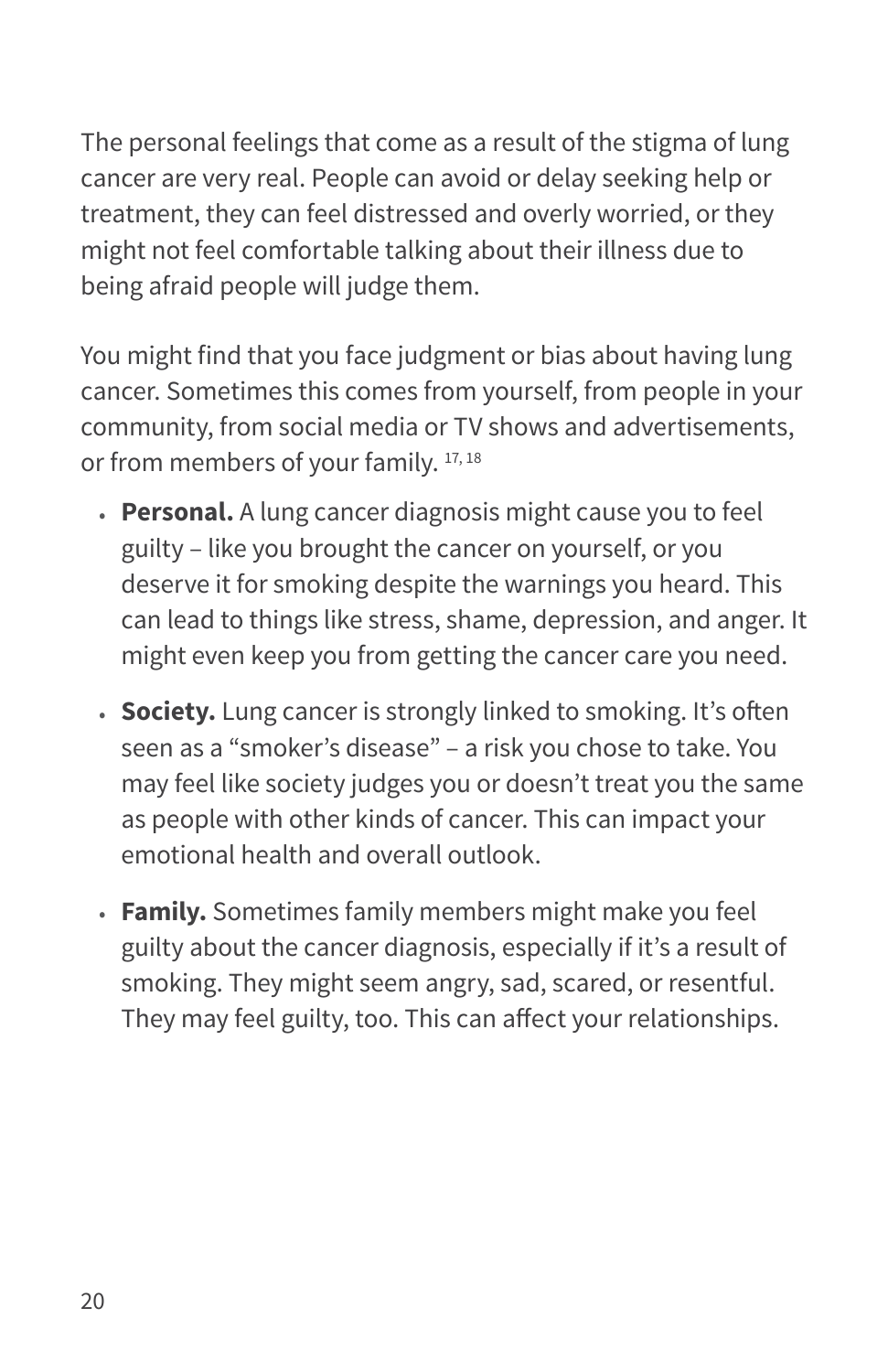<span id="page-22-0"></span>If you struggle with stigma because of your lung cancer diagnosis, be honest, find others who understand, and work with your cancer care team to get support. Because cancer impacts your entire family, think about talking with a social worker or counselor to work through the mix of emotions that can come with lung cancer.

## Survivorship care plans

From the time a person is diagnosed with lung cancer, they become a cancer survivor. The focus of survivorship changes as you go through your cancer journey. Because of this, you should ask your health care provider for a [survivorship care plan](https://www.cancer.org/treatment/survivorship-during-and-after-treatment/survivorship-care-plans.html).

A survivorship care plan helps your care teams work together so your care is as coordinated as possible.

A survivorship care plan helps to detail the care you need from both your cancer care team and primary health care team.<sup>21</sup>

Your care plan might include things like:

• A summary of the type of cancer you had and your cancer treatment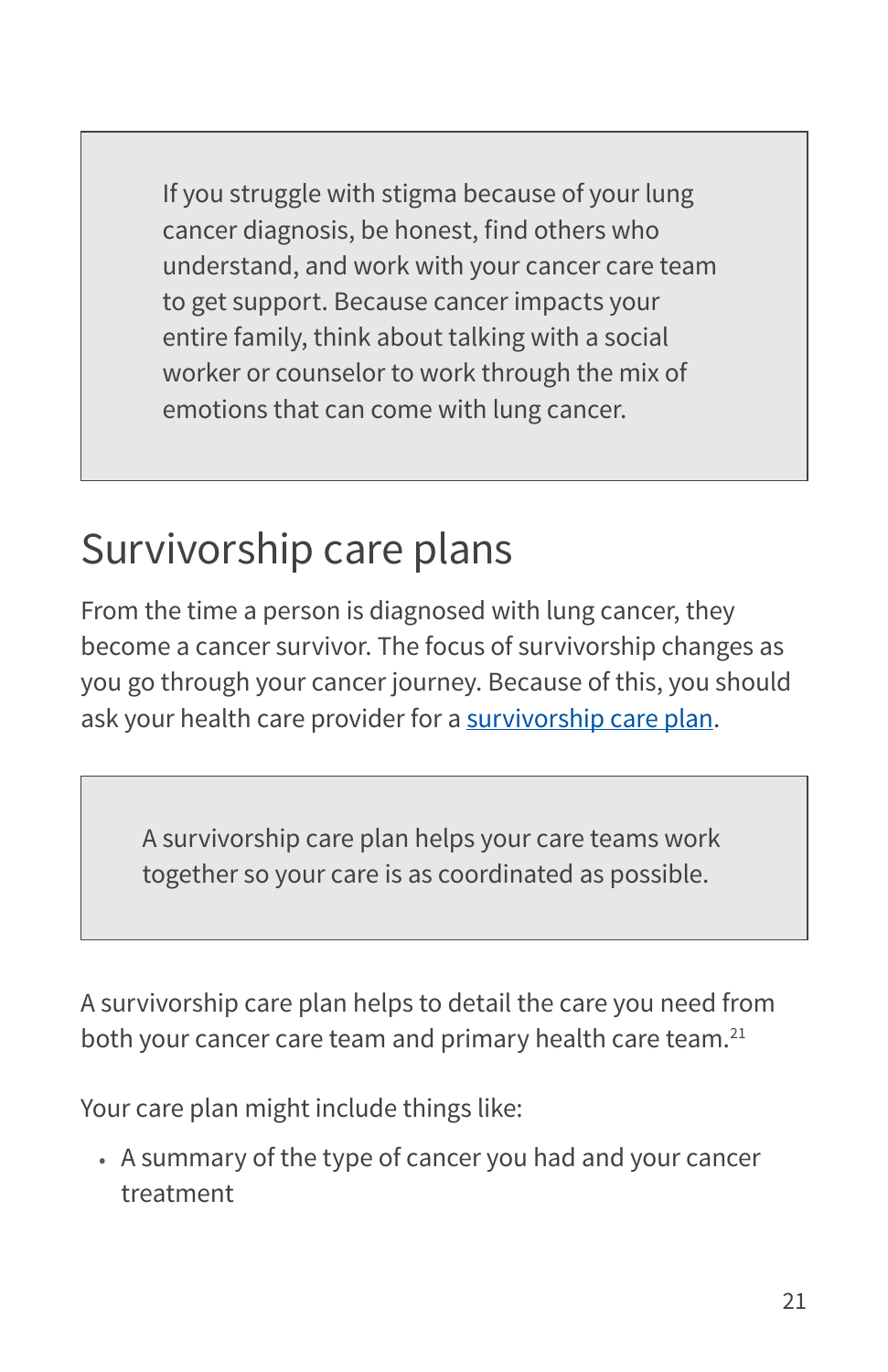- <span id="page-23-0"></span>• A list of your cancer care team members and their contact information
- A schedule for follow-up exams and tests
- A schedule for other tests you might need in the future, such as
	- » Early detection (screening) tests for other kinds of cancer
	- » Tests to look for long-term health effects from your cancer or its treatment
- A list of potential late or long-term side effects from your treatment, including what to watch for and when you should contact your provider
- Suggestions for things you can do that might help improve your health, including possibly lowering your chances of the cancer coming back

You'll still need routine physicals with your primary health care provider to watch for other things like high blood pressure, high cholesterol, and blood sugar changes that you may have. You'll also need vaccinations, like flu shots.

## Lung cancer resources\*

American Cancer Society: [www.cancer.org](http://www.cancer.org)

LUNGevity: [www.lungevity.org](http://www.lungevity.org)

American Lung Association: [www.lung.org](http://www.lung.org)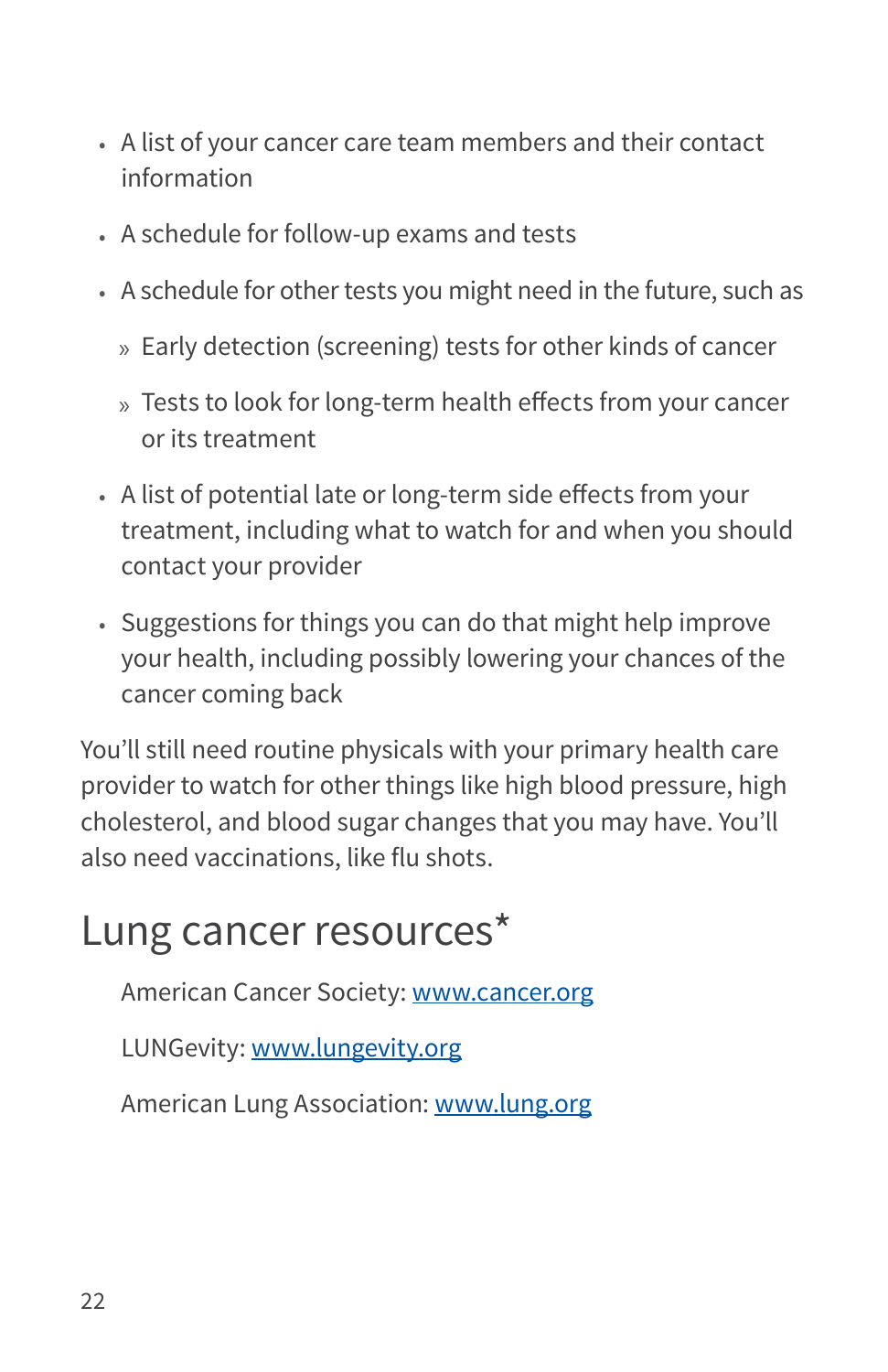Lung Cancer Alliance: [www.lungcanceralliance.org](http://www.lungcancer.org/)

NCCN Guidelines for Patients - Lung Cancer: [www.nccn.org](http://www.nccn.org)

National Cancer Institute: [www.cancer.gov](https://www.cancer.gov)

Cancer Care: [www.cancercare.org](http://www.cancercare.org)

Survivorship A to Z: [www.survivorshipatoz.org](http://www.survivorshipatoz.org)

Get Palliative Care: [www.getpalliativecare.org](http://www.getpalliativecare.org)

Lung Cancer Research Foundation: [www.lungcancerresearchfoundation.org](http://www.lungcancerresearchfoundation.org)

Lungcancer.org: [www.lungcancer.org](http://www.lungcancer.org)

*\* Inclusion on this list does not imply endorsement by the American Cancer Society.*

## References

- 1 LUNGevity. *Lung cancer 101: The patient journey.* 2019. Accessed at [https://lungevity.org/for](https://lungevity.org/for-patients-caregivers/lung-cancer-101)[patients-caregivers/lung-cancer-101](https://lungevity.org/for-patients-caregivers/lung-cancer-101) on April 2, 2019.
- 2 Warren GW, Simmons VN. Tobacco and the cancer patient. In DeVita VT, Lawrence TS, Rosenberg SA, eds. *DeVita, Hellman, and Rosenberg's Cancer: Principles and Practice of Oncology*. 11th ed. Philadelphia, PA: Lippincott Williams & Wilkins; 2019:389-401.
- 3 Larsen JE, Minna JD. Molecular basis of lung cancer. In DeVita VT, Lawrence TS, Rosenberg SA, eds. *DeVita, Hellman, and Rosenberg's Cancer: Principles and Practice of Oncology.* 11th ed. Philadelphia, PA: Lippincott Williams & Wilkins; 2019:606-618.
- 4 Smith RA, Andrews KS, Brooks D, Fedewa SA, Manassaram-Baptiste D, Saslow D, Brawley OW, Wender RC. Cancer screening in the United States, 2018: A review of current American Cancer Society guidelines and current issues in cancer screening. *CA: A Cancer Journal for Clinicians*, 2018;68(4):297-316.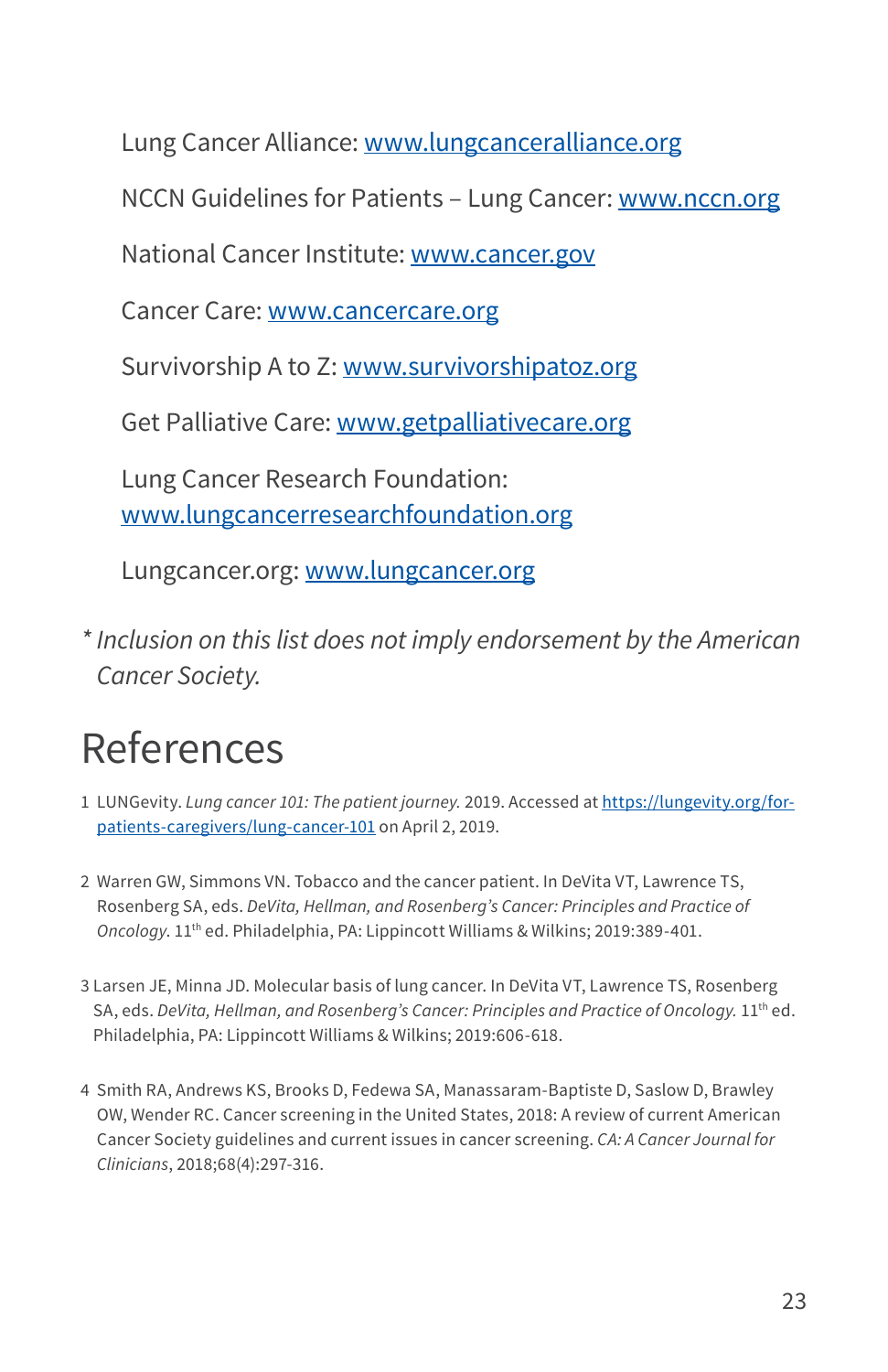- 5 Chiang A, Detterbeck FC, Stewart T, Decker RH, Tanoue L. Non small cell lung cancer. In DeVita VT, Lawrence TS, Rosenberg SA, eds. *DeVita, Hellman, and Rosenberg's Cancer: Principles and Practice of Oncology*. 11th ed. Philadelphia, PA: Lippincott Williams & Wilkins; 2019:619-670.
- 6 Hann CL, Wu MA, Rekhtman N, Rudin CM. Small cell and neuroendocrine tumors of the lung. In DeVita VT, Lawrence TS, Rosenberg SA, eds. *DeVita, Hellman, and Rosenberg's Cancer: Principles and Practice of Oncology*. 11th ed. Philadelphia, PA: Lippincott Williams & Wilkins; 2019:671-700.
- 7 National Comprehensive Cancer Network (NCCN). *Biomarker testing*. 2019. Accessed at www. nccn.org/patients/resources/ life\_with\_cancer/treatment/biomarker\_testing.aspx on April 2, 2019.
- 8 American Lung Association (ALA). *What you need to know about lung cancer tumor testing*. 2018. Accessed at [www.lung.org/assets/documents/lung-health/what-you-need-to-know](http://www.lung.org/assets/documents/lung-health/what-you-need-to-know-about-tumor-testing.pdf)[about-tumor-testing.pdf](http://www.lung.org/assets/documents/lung-health/what-you-need-to-know-about-tumor-testing.pdf) on April 2, 2019.
- 9 National Comprehensive Cancer Network (NCCN). *Lung Cancer metastatic*. 2019. Accessed at [www.nccn.org/patients/guidelines/lung-metastatic/](http://www.nccn.org/patients/guidelines/lung-metastatic/) on April 2, 2019.
- 10 National Comprehensive Cancer Network (NCCN). *Lung Cancer early and locally advanced*. 2019. Accessed at [www.nccn.org/patients/guidelines/lung-early-stage/4/](http://www.nccn.org/patients/guidelines/lung-early-stage/4/) on April 2, 2019.
- 11 American Cancer Society (ACS). *Clinical trials*. 2017. Accessed at [www.cancer.org/content/](http://www.cancer.org/content/dam/cancer-org/cancer-control/en/booklets-flyers/clinical-trials-english.pdf) [dam/cancer-org/cancer-control/en/booklets-flyers/clinical-trials-english.pdf](http://www.cancer.org/content/dam/cancer-org/cancer-control/en/booklets-flyers/clinical-trials-english.pdf) on April 2, 2019.
- 12 American Cancer Society (ACS). *Health professionals associated with cancer care*. 2018. Accessed at [www.cancer.org/treatment/finding-and-paying-for-treatment/choosing-your](http://www.cancer.org/treatment/finding-and-paying-for-treatment/choosing-your-treatment-team/health-professionals-associated-with-cancer-care.html)[treatment-team/health-professionals-associated-with-cancer-care.html](http://www.cancer.org/treatment/finding-and-paying-for-treatment/choosing-your-treatment-team/health-professionals-associated-with-cancer-care.html) on April 2, 2019.
- 13 American Cancer Society (ACS). Managing cancer-related side effects. 2016-2018. [www.](http://www.cancer.org/treatment/treatments-and-side-effects/physical-side-effects.html) [cancer.org/treatment/treatments-and-side-effects/physical-side-effects.html](http://www.cancer.org/treatment/treatments-and-side-effects/physical-side-effects.html) on April 2, 2019.
- 14 American Cancer Society (ACS). *Palliative care*. 2019. Accessed at [www.cancer.org/](http://www.cancer.org/treatment/treatments-and-side-effects/palliative-care.html) [treatment/treatments-and-side-effects/palliative-care.html](http://www.cancer.org/treatment/treatments-and-side-effects/palliative-care.html) on April 2, 2019.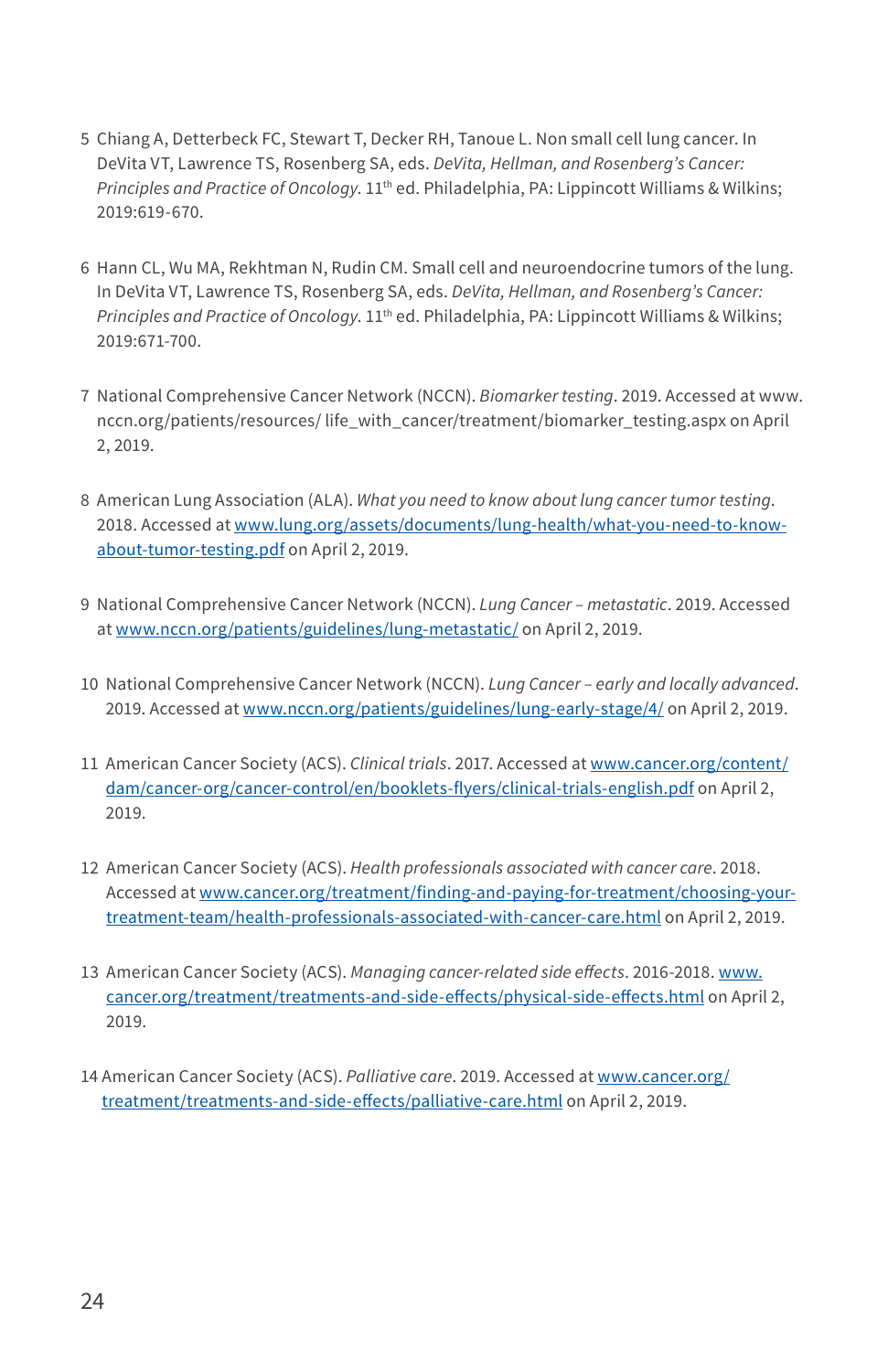- 15 American Cancer Society (ACS). *Nutrition for the person with cancer during treatment*. 2015. Accessed at [www.cancer.org/treatment/survivorship-during-and-after-treatment/staying](http://www.cancer.org/treatment/survivorship-during-and-after-treatment/staying-active/nutrition/nutrition-during-treatment/benefits.html)[active/nutrition/nutrition-during-treatment/benefits.html](http://www.cancer.org/treatment/survivorship-during-and-after-treatment/staying-active/nutrition/nutrition-during-treatment/benefits.html) on April 2, 2019.
- 16 American Cancer Society (ACS). *Diet and physical activity: What's the cancer connection?* 2017. Accessed at [www.cancer.org/cancer/cancer-causes/diet-physical-activity/diet-and](http://www.cancer.org/cancer/cancer-causes/diet-physical-activity/diet-and-physical-activity.html)[physical-activity.html](http://www.cancer.org/cancer/cancer-causes/diet-physical-activity/diet-and-physical-activity.html) on April 2, 2019.
- 17 American Lung Association (ALA). *Addressing lung cancer stigma*. 2018. Accessed at [www.](http://www.lung.org/lung-health-and-diseases/lung-disease-lookup/lung-cancer/patients/how-to-talk-about-your-cancer/addressing-lung-cancer-stigma.html) [lung.org/lung-health-and-diseases/lung-disease-lookup/lung-cancer/patients/how-to](http://www.lung.org/lung-health-and-diseases/lung-disease-lookup/lung-cancer/patients/how-to-talk-about-your-cancer/addressing-lung-cancer-stigma.html)[talk-about-your-cancer/addressing-lung-cancer-stigma.html](http://www.lung.org/lung-health-and-diseases/lung-disease-lookup/lung-cancer/patients/how-to-talk-about-your-cancer/addressing-lung-cancer-stigma.html) on April 2, 2019.
- 18 Lung Cancer Alliance (LCA). *What is lung cancer stigma?* 2019. Accessed at [https://](https://lungcanceralliance.org/lung-cancer-stigma/) [lungcanceralliance.org/lung-cancer-stigma/](https://lungcanceralliance.org/lung-cancer-stigma/) on April 2, 2019.
- 19 LUNGevity. *Managing your breathing*. 2019. Accessed at [https://lungevity.org/for-patients](https://lungevity.org/for-patients-caregivers/survivor-resource-center/living-well-with-lung-cancer/managing-your)[caregivers/survivor-resource-center/living-well-with-lung-cancer/managing-your](https://lungevity.org/for-patients-caregivers/survivor-resource-center/living-well-with-lung-cancer/managing-your) on April 2, 2019.
- 20 American Cancer Society (ACS). *Stay away from tobacco*. 2018. Accessed at [www.cancer.org/](http://www.cancer.org/healthy/stay-away-from-tobacco.html) [healthy/stay-away-from-tobacco.html](http://www.cancer.org/healthy/stay-away-from-tobacco.html) on April 2, 2019.
- 21 American Cancer Society (ACS). *Survivorship care plans*. 2017. Accessed at [www.cancer.org/](http://www.cancer.org/treatment/survivorship-during-and-after-treatment/survivorship-care-plans.html) [treatment/survivorship-during-and-after-treatment/survivorship-care-plans.html](http://www.cancer.org/treatment/survivorship-during-and-after-treatment/survivorship-care-plans.html) on April 2, 2019.